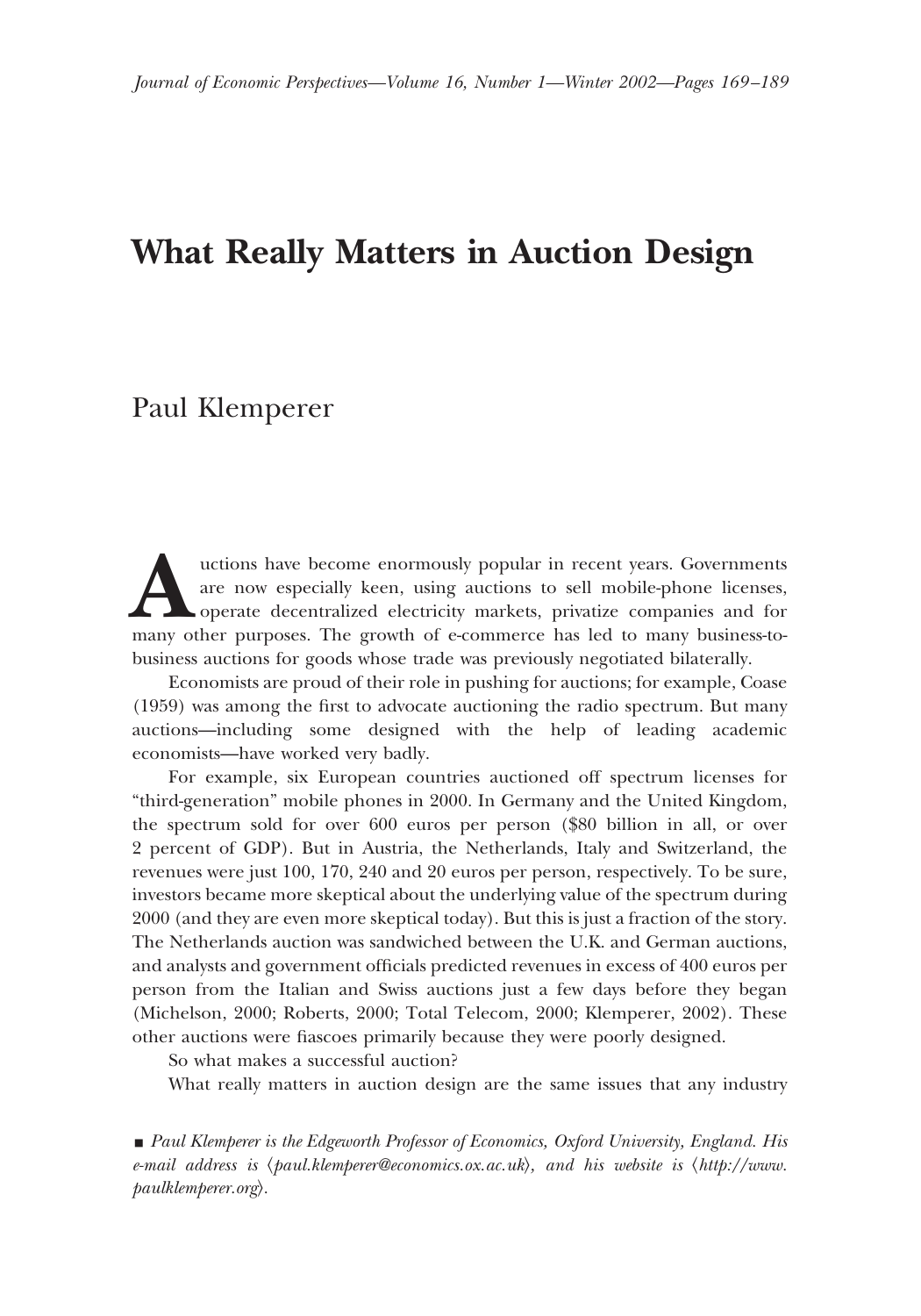regulator would recognize as key concerns: discouraging collusive, entry-deterring and predatory behavior. In short, good auction design is mostly good elementary economics.

By contrast, most of the extensive auction literature (as summarized in, for example, Klemperer, 1999a, 2000a) is of second-order importance for *practical* auction design. The auction literature largely focuses on a fixed number of bidders who bid noncooperatively, and it emphasizes issues such as the effects of risk aversion, correlation of information, budget constraints and complementarities. Auction theorists have made important progress on these topics from which other economic theory has benefited, and auction theory has also been fruitfully applied in political economy, finance, law and economics, labor economics and industrial organization, often in contexts not usually though of as auctions (Klemperer, 2001a). But most of this literature is of much less use for actually designing auctions.

This paper will list and give examples of some critical pitfalls in auction design and discuss what to do about them. We show that ascending and uniform-price auctions are both very vulnerable to collusion and very likely to deter entry into an auction. We consider including a final sealed-bid stage into an otherwise-ascending auction to create an "Anglo-Dutch" auction, and we emphasize the need for stronger antitrust policy in auction markets.

# **Collusion**

A first major set of concerns for practical auction design involves the risk that participants may explicitly or tacitly collude to avoid bidding up prices. Consider a multiunit (simultaneous) *ascending* auction. (This is just like the standard auction used, for example, to sell a painting in Sotheby's or Christies—the price starts low, and competing bidders raise the price until no one is prepared to bid any higher, and the final bidder then wins the prize at the final price bid. However, in this case, several objects are sold at the same time, with the price rising on each of them independently, and none of the objects is finally sold until no one wishes to bid again on any of the objects.) In such an auction, bidders can use the early stages, when prices are still low, to signal who should win which objects and then tacitly agree to stop pushing up prices.

For example, in 1999, Germany sold ten blocks of spectrum by a simultaneous ascending auction with the rule that any new bid on a block had to exceed the previous high bid by at least 10 percent. Mannesman's first bids were 18.18 million deutschmarks per megahertz on blocks 1–5 and 20 million DM per MHz on blocks 6–10; the only other credible bidder—T-Mobil—bid even less in the first round. One of T-Mobil's managers then said (Stuewe, 1999, p. 13): "There were no agreements with Mannesman. But [T-Mobil] interpreted Mannesman's first bid as an offer." The point is that 18.18 plus a 10 percent raise equals approximately 20. It seems T-Mobil understood that if it bid 20 million DM per MHz on blocks 1–5,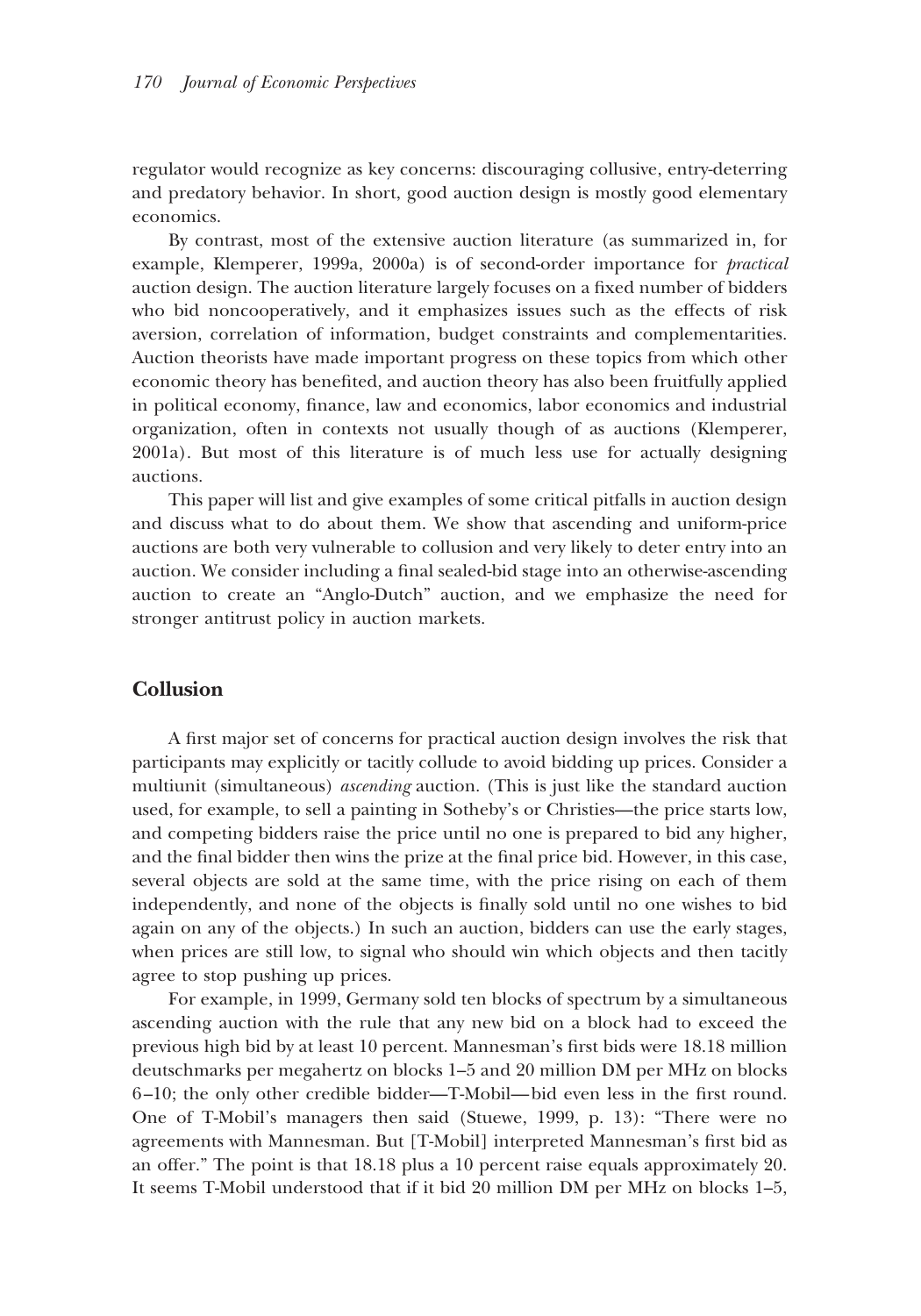but did not bid again on blocks 6–10, the two companies would then live and let live with neither company challenging the other on the other's half. Exactly that happened. So the auction closed after just two rounds with each of the bidders acquiring half the blocks for the same low price ( Jehiel and Moldovanu, 2001; Grimm, Riedel and Wolfstetter, 2001).

Ascending auctions can also facilitate collusion by offering a mechanism for punishing rivals. The threat of punishment may be implicit; for example, it was clear to T-Mobil that Mannesman would retaliate with high bids on blocks 1–5 if T-Mobil continued bidding on blocks 6–10. But an ascending auction can also allow more explicit options for punishment.

In a multilicense U.S. spectrum auction in 1996–1997, U.S. West was competing vigorously with McLeod for lot number 378: a license in Rochester, Minnesota. Although most bids in the auction had been in exact thousands of dollars, U.S. West bid \$313,378 and \$62,378 for two licenses in Iowa in which it had earlier shown no interest, overbidding McLeod, who had seemed to be the uncontested high bidder for these licenses. McLeod got the point that it was being punished for competing in Rochester and dropped out of that market. Since McLeod made subsequent higher bids on the Iowa licenses, the "punishment" bids cost U.S. West nothing (Cramton and Schwartz, 1999).

A related phenomenon can arise in one special kind of sealed-bid auction, namely a *uniform-price* auction in which each bidder submits a sealed bid stating what price it would pay for different quantities of a homogenous good, like electricity (that is, it submits a demand function), and then the good is sold at the single price determined by the lowest winning bid. In this format, bidders can submit bids that ensure that any deviation from a (tacit or explicit) collusive agreement is severely punished: each bidder bids very high prices for smaller quantities than its collusively agreed share. Then, if any bidder attempts to obtain more than its agreed share (leaving other firms with less than their agreed shares), all bidders will have to pay these very high prices. However, if everyone sticks to their agreed shares, then these very high prices will never need to be paid. As a result, deviation from the collusive agreement is unprofitable.<sup>1</sup>

The electricity regulator in the United Kingdom believes the market in which distribution companies purchase electricity from generating companies has fallen prey to exactly this kind of "implicit collusion" (Office of Gas and Electricity Markets, 1999, pp. 173–174). "Far from being the success story trumpeted around the world, the story of the U.K. generation market and the development of competition has been something of a disaster," reported *Power U.K*. (1999; see also

<sup>&</sup>lt;sup>1</sup> Since, with many units, the lowest winning bid in a uniform-price auction is typically not importantly different from the highest losing bid, this auction is analogous to an ascending auction (in which every winner pays the runner-up's willingness-to-pay). The "threats" that support collusion in a uniform-price auction are likewise analogous to the implicit threats supporting collusion in an ascending auction. Collusion in a uniform-price auction is harder if supply is uncertain, since this reduces the number of points on the bid schedule that are inframarginal and can be used as threats (Klemperer and Meyer, 1989; Back and Zender, 1993, 1999).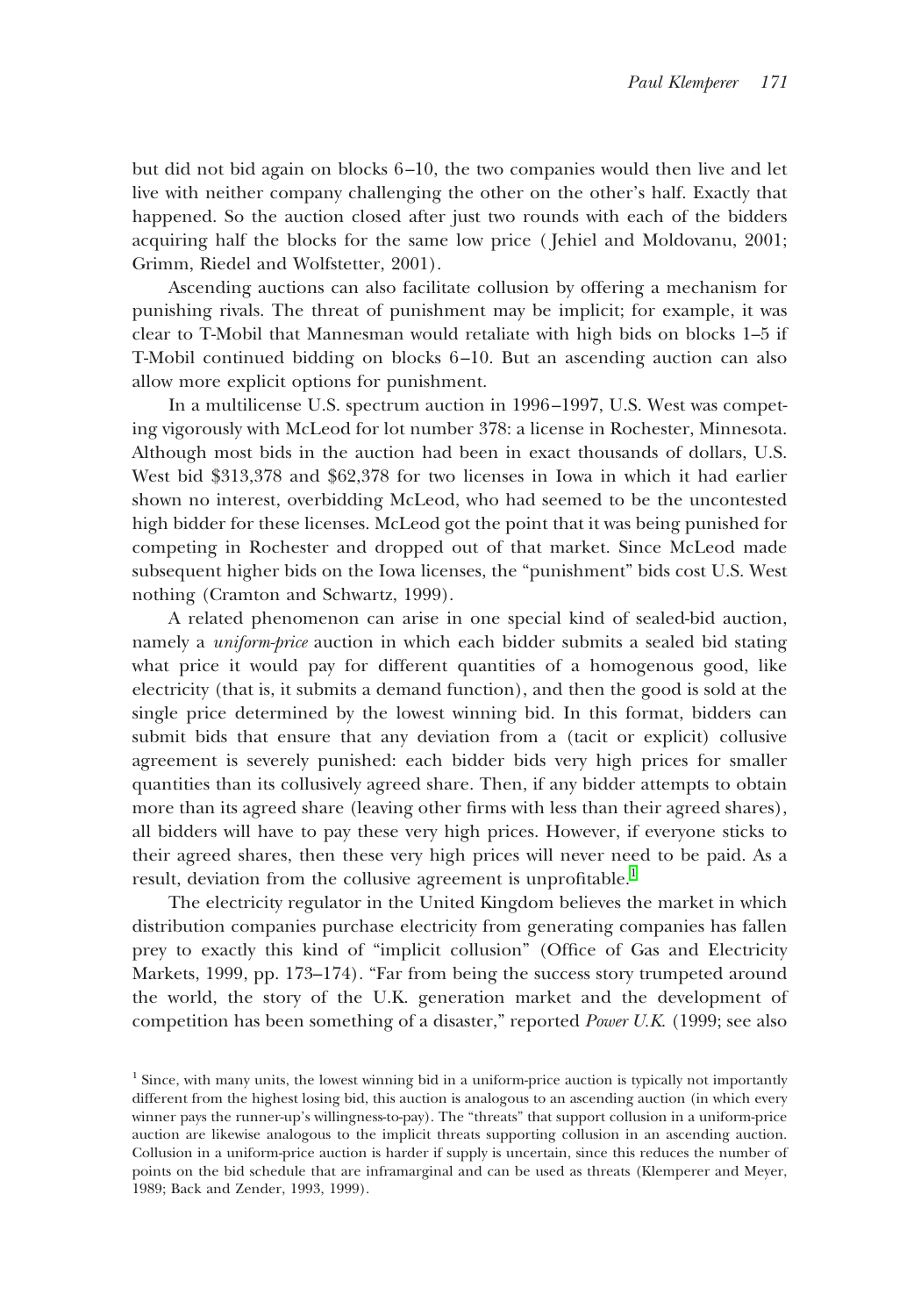von der Fehr and Harbord, 1998; Newbery, 1998; Wolfram, 1998, 1999). In addition, a frequently repeated auction market such as that for electricity is particularly vulnerable to collusion, because the repeated interaction among bidders expands the set of signaling and punishment strategies available to them and allows them to learn to cooperate (Klemperer, 2002).

Much of the kind of behavior discussed so far is hard to challenge legally. Indeed, trying to outlaw it all would require cumbersome rules that would restrict bidders' flexibility and might generate inefficiencies, without being fully effective. It would be much better to solve these problems with better auction designs.

# **Entry Deterrence and Predation**

The second major area of concern of practical auction design is to attract bidders, since an auction with too few bidders risks being unprofitable for the auctioneer (Bulow and Klemperer, 1996) and potentially inefficient. Ascending auctions are often particularly poor in this respect, since they can allow some bidders to deter the entry, or depress the bidding, of rivals.

In an ascending auction, there is a strong presumption that the firm that values winning the most will be the eventual winner, because even if it is outbid at an early stage, it can eventually top any opposition. As a result, other firms have little incentive to enter the bidding and may not do so if they have even modest costs of bidding.

Consider, for example, Glaxo's 1995 takeover of the Wellcome drugs company. After Glaxo's first bid of 9 billion pounds, Zeneca expressed willingness to offer about 10 billion pounds if it could be sure of winning, while Roche considered an offer of 11 billion pounds. But certain synergies made Wellcome worth a little more to Glaxo than to the other firms, and the costs of bidding were tens of millions of pounds. Eventually, neither Roche nor Zeneca actually entered the bidding, and Wellcome was sold at the original bid of 9 billion pounds, literally a billion or two less than its shareholders might have received. Wellcome's own chief executive admitted "there was money left on the table" (Wighton, 1995a, b).

While ascending auctions are particularly vulnerable to lack of entry, other auction forms can result in similar problems if the costs of entry and the asymmetries between bidders are too large.

The 1991 U.K. sale of television franchises by a sealed-bid auction is a dramatic example. While the regions in the South and Southeast, Southwest, East, Wales and West, Northeast and Yorkshire all sold in the range of 9.36 to 15.88 pounds per head of population, the only—and therefore winning—bid for the Midlands region was made by the incumbent firm and was just one-twentieth of one penny (!) per head of population. Much the same happened in Scotland, where the only bidder for the Central region generously bid one-seventh of one penny per capita. What had happened was that bidders were required to provide very detailed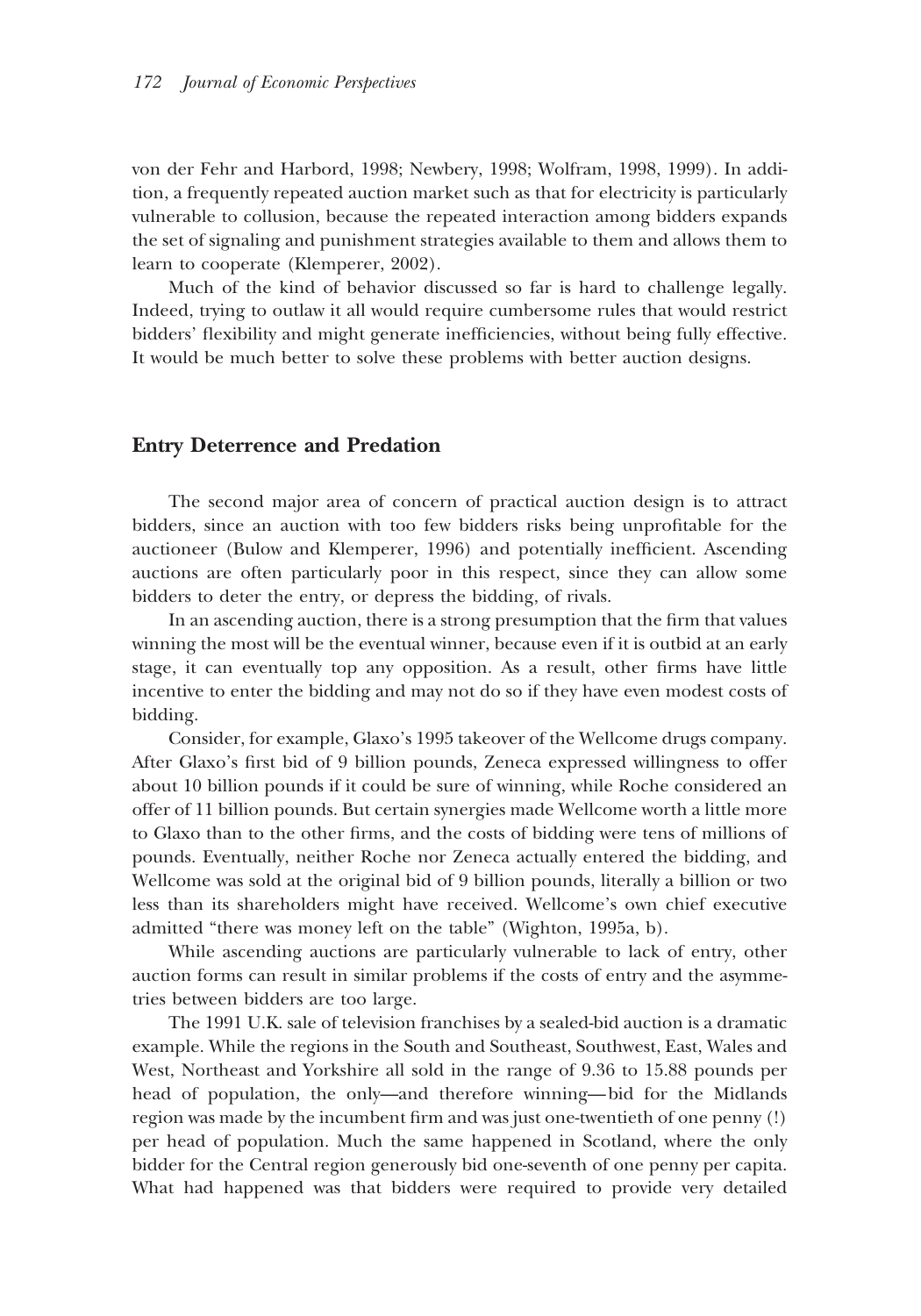region-specific programming plans. In each of these two regions, the only bidder figured out that no one else had developed such a plan. $^{2}$ 

Another issue that can depress bidding in some ascending auctions is the "winner's curse." This problem applies when bidders have the same, or close to the same, actual value for a prize, but they have different information about that actual value (what auction theorists call the "common values" case). The winner's curse reflects the danger that the winner of an auction is likely to be the party who has most greatly overestimated the value of the prize. Knowing about the winner's curse will cause everyone to bid cautiously. But weaker firms must be especially cautious, since they must recognize that they are only likely to win when they have overestimated the value by even more than usual. Therefore, an advantaged firm can be less cautious, since beating very cautious opponents need not imply one has overestimated the prize's value. Because the winner's curse affects weak firms much more than strong ones, and because the effect is self-reinforcing, the advantaged bidder wins most of the time. And because its rivals bid extremely cautiously, it also generally pays a low price when it does win (Klemperer, 1998).

The bidding on the Los Angeles license in the 1995 U.S. auction for mobilephone broadband licenses illustrates this problem. While the license's value was hard to estimate, it was probably worth similar amounts to several bidders. But Pacific Telephone, which already operated the local fixed-line telephone business in California, had distinct advantages from its database on potential local customers, its well-known brand-name and its familiarity with doing business in California. The auction was an ascending one. The result was that the bidding stopped at a very low price. In the end, the Los Angeles license yielded only \$26 per capita. In Chicago, by contrast, the main local fixed-line provider was ineligible to compete, and it was not obvious who would win, so the auction yielded \$31 per capita even though Chicago was thought less valuable than Los Angeles because of its lower household incomes, lower expected population growth and more dispersed population (Klemperer, 1998; Bulow and Klemperer, 2002). For formal econometric evidence for the FCC auctions more broadly, see Klemperer and Pagnozzi (2002).

Of course, the "winner's curse" problem exacerbates the problem that weaker bidders may not bother to participate in an ascending auction. GTE and Bell Atlantic made deals that made them ineligible to bid for the Los Angeles license, and MCI failed to enter this auction at all. Similarly, takeover battles are essentially ascending auctions, and there is empirical evidence that a firm that makes a takeover bid has a lower risk of facing a rival bidder if the firm has a larger shareholding or "toehold" in the target company (Betton and Eckbo, 2000).

Because outcomes in an ascending auction can be dramatically influenced by a seemingly modest advantage, developing such an advantage can be an effective predatory strategy. An apparent example was the 1999 attempt by BSkyB (Rupert Murdoch's satellite television company) to acquire Manchester United (England's

<sup>2</sup> While I have advised the U.K. government on several auctions, I have never had anything to do with television licenses!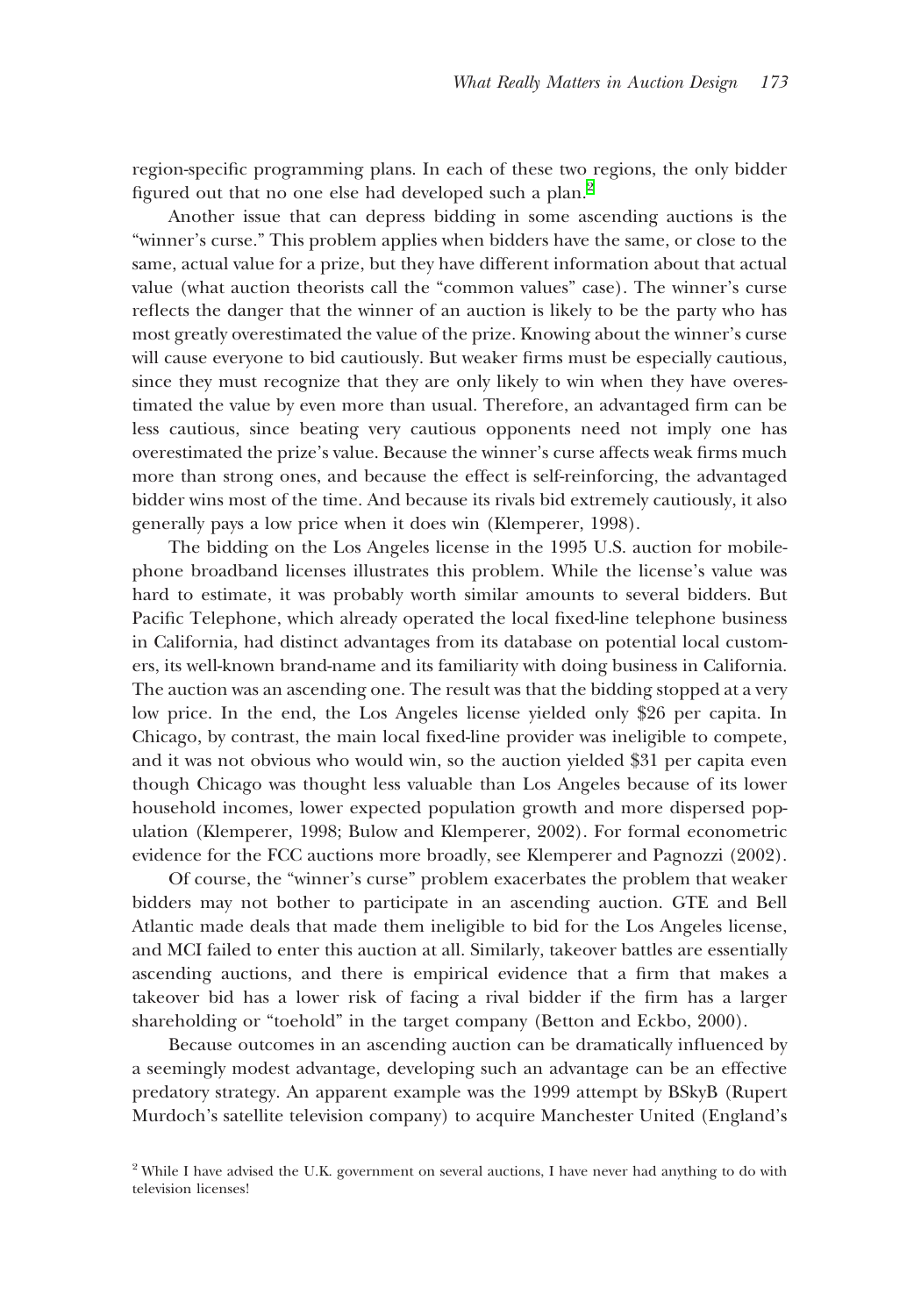most successful soccer club). The problem was the advantage this would give BSkyB in the auction of football television rights. Since Manchester United receives 7 percent of the Premier League's television revenues, BSkyB would have received 7 percent of the price of the league's broadcasting rights, whoever won them. So BSkyB would have had an incentive to bid more aggressively in an ascending auction to push up the price of the rights, and knowing this, other potential bidders would have faced a worse "winner's curse" and backed off. BSkyB might have ended up with a lock over the television rights, with damaging effects on the television market more generally. Largely for this reason, the U.K. government blocked the acquisition.<sup>3</sup>

A strong bidder also has an incentive to create a reputation for aggressiveness that reinforces its advantage. For example, when Glaxo was bidding for Wellcome, it made it clear that it "would almost certainly top a rival bid" (Wighton, 1995b). Similarly, before bidding for the California phone license, Pacific Telephone announced in the *Wall Street Journal* that "if somebody takes California away from us, they'll never make any money" (Cauley and Carnevale, 1994, p. A4). Pacific Telephone also hired one of the world's most prominent auction theorists to give seminars to the rest of the industry to explain the winner's curse argument that justifies this statement, and it reinforced the point in full-page ads that ran in the newspapers of the cities where its major competitors were headquartered (Koselka, 1995, p. 63). It also made organizational changes that demonstrated its commitment to winning the Los Angeles license.

Predation may be particularly easy in repeated ascending auctions, such as in a series of spectrum auctions. A bidder who buys assets that are complementary to assets for sale in a future auction or who simply bids very aggressively in early auctions can develop a reputation for aggressiveness (Bikhchandani, 1988). Potential rivals in future auctions will be less willing to participate and will bid less aggressively if they do participate (Klemperer, 2002).

Finally, because an ascending auction often effectively blocks the entry of "weaker" bidders, it encourages "stronger" bidders to bid jointly or to collude; after all, they know that no one else can enter the auction to steal the collusive rents they create. In the disastrous November 2000 Swiss sale of four third-generation mobilephone licenses, there was considerable initial interest from potential bidders. But weaker bidders were put off by the auction form—at least one company hired bidding consultants and then gave up after learning that the ascending-bidding rules would give the company very little chance against stronger rivals. Moreover, the government permitted last-minute joint-bidding agreements—essentially officially sanctioned collusion. In the week before the auction, the field shrank from nine bidders to just four bidders for the four licenses! Since no bidder was allowed

<sup>3</sup> Although the term "toehold effect," coined by Bulow, Huang and Klemperer (1999) and Klemperer (1998) in the related context of takeover battles (see above), entered the popular press, and these papers were cited by the U.K. Monopolies and Mergers Commission (1999) report, which effectively decided the issue, neither I nor my coauthors had any involvement in this case.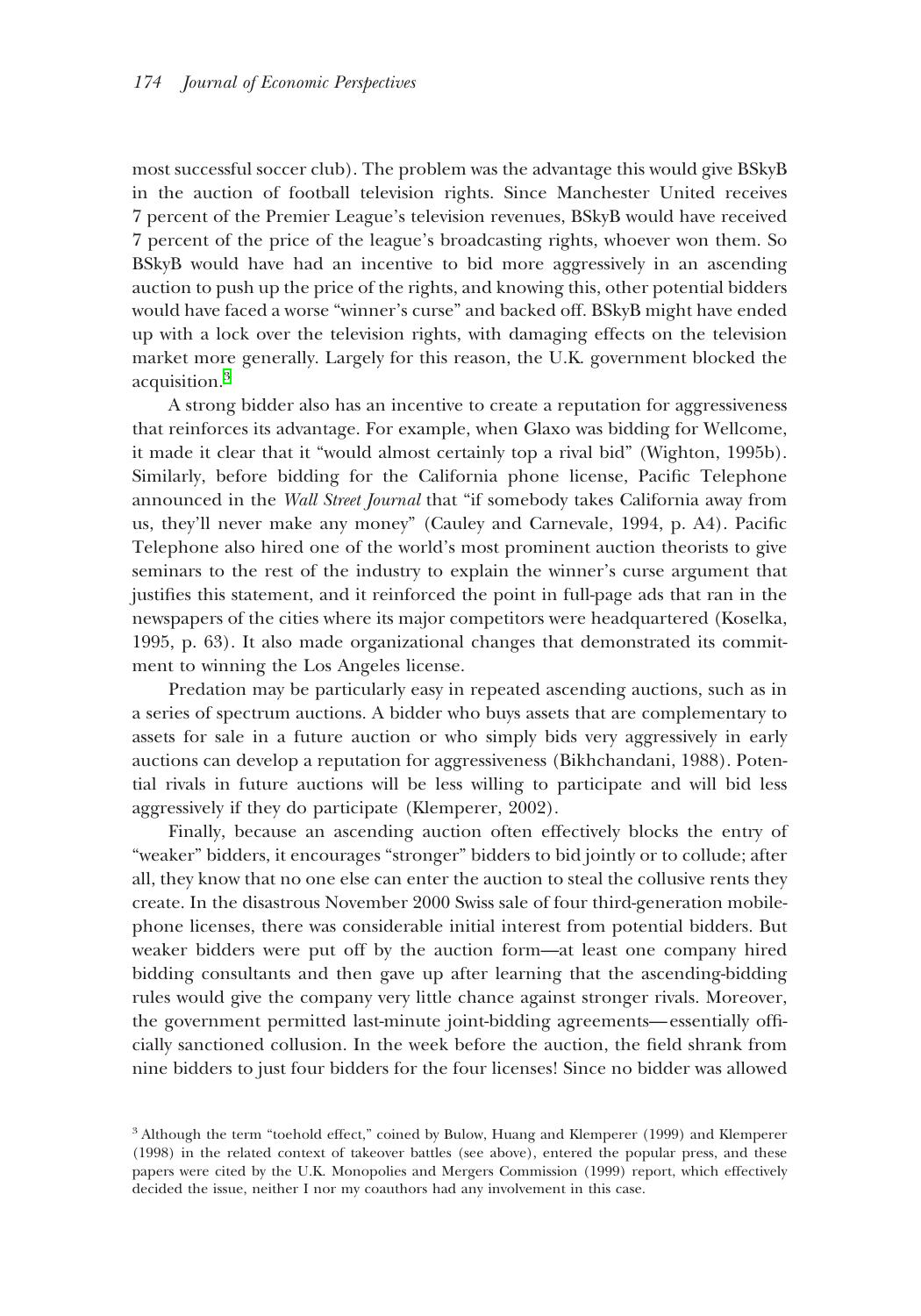to take more than one license, the sale price was determined by the reserve price, which was just one-thirtieth of the U.K. and German per capita revenues and one-fiftieth of what the Swiss had once hoped for!

# **Other Pitfalls**

#### **Reserve Prices**

Many of the disasters above were greatly aggravated by failure to set a proper reserve price (the minimum amount the winner is required to pay). Take the previous example. It was ridiculous for the Swiss government to set its reserve at just one-thirtieth of the per capita revenue raised by the German and U.K. governments for similar properties. Since the government's own spokesman predicted just five days prior to the auction that twenty times the reserve price would be raised, what was the government playing at?

Inadequate reserve prices also increase the incentives for predation and may encourage collusion that would not otherwise have been in all bidders' interests. A stronger bidder in an ascending auction has a choice between either tacitly colluding to end the auction quickly at a low price or forcing the price up to drive out weaker bidders. The lower the reserve price at which the auction can be concluded, the more attractive is the first option. This factor may have been an important contributor to several of the fiascoes we have discussed.

#### **Political Problems**

Serious reserve prices are often opposed not only by industry groups, but also by government officials for whom a very embarrassing outcome is that the reserve price is not met, the object is not sold, and the auction is seen as a "failure."

Similarly, standard (first-price) sealed-bid auctions—in which the bidders simultaneously make "best and final" offers, and the winner pays the price he bid—can sometimes be very embarrassing for bidders, as BSCH (Spain's biggest bank) found out when Brazil privatized the Sao Paulo state bank Banespa. When the bids were opened, BSCH's managers were horrified to learn that their bid of over 7 billion reals (\$3.6 billion) was more than three times the runner-up's bid and that they were therefore paying 5 billion reals (\$2.5 billion) more than was needed to win. In other auctions, meanwhile, losers who have just narrowly underbid the winners have found it equally hard to explain themselves to their bosses and shareholders. So firms, or at least their managers, can oppose first-price auctions.

On the other hand, a *second-price* sealed-bid auction—in which the winner pays the runner-up's bid—can be embarrassing for the auctioneer if the winner's actual bid is revealed to be far more than the runner-up's, even if the auction design was both efficient and maximized expected revenue. McMillan (1994) reports a second-price New Zealand auction in which the winner bid NZ \$7 million but paid the runner-up's bid of NZ \$5,000. New Zealand should have set a minimum reserve price that the winner had to pay, but even if that had been politically possible, the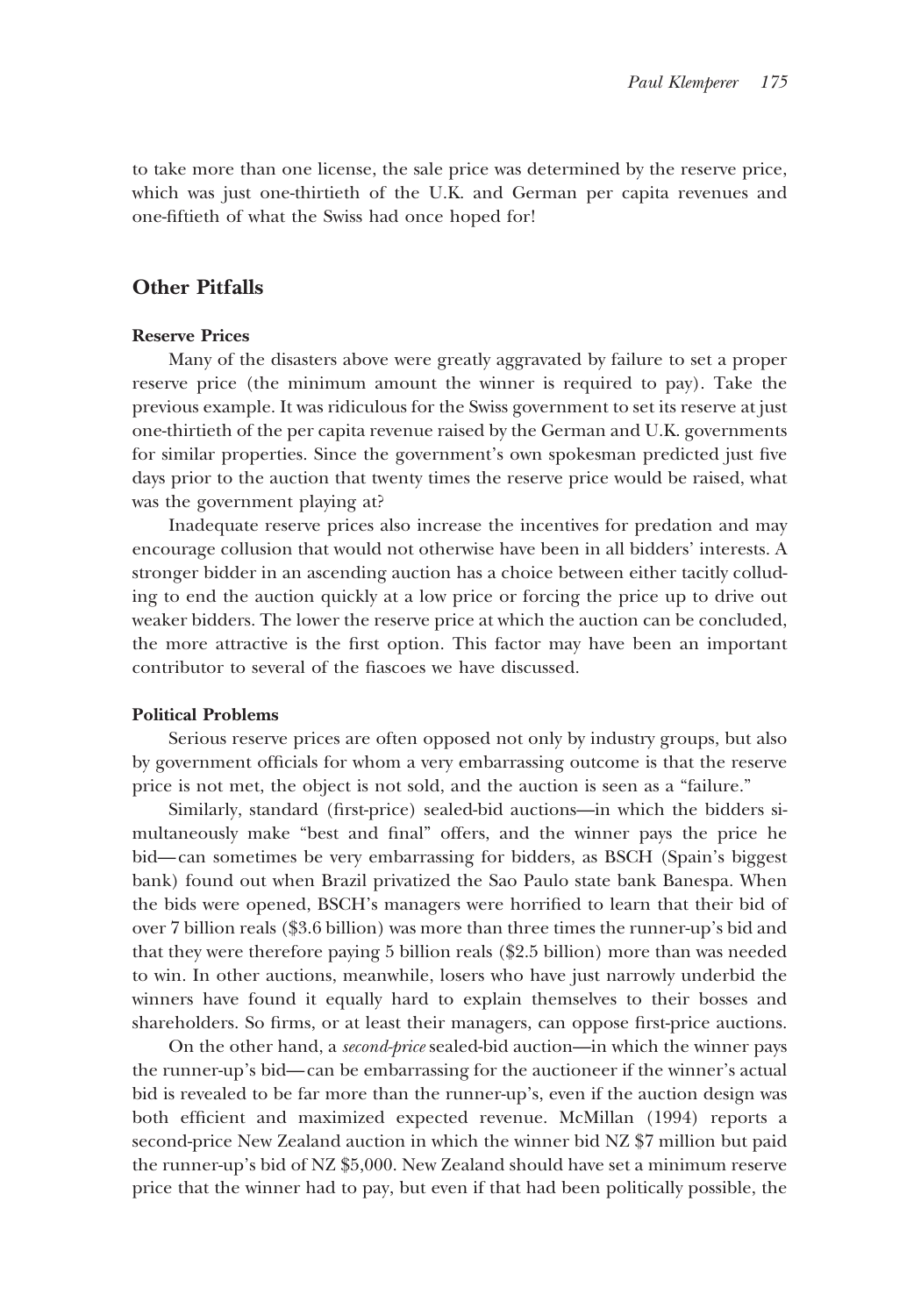winner would probably have bid more than it had to pay, so this might have been an economically but not politically sensible auction.

#### **Loopholes**

In some cases, the auction rules may leave gaping loopholes for behavior to game the auction. In 2000, Turkey auctioned two telecom licenses sequentially, with an additional twist that set the reserve price for the second license equal to the selling price of the first. One firm then bid far more for the first license than it could possibly be worth if the firm had to compete in the telecom market with a rival holding the second license. But the firm had rightly figured that no rival would be willing to bid that high for the second license, which therefore remained unsold, leaving the firm without a rival operating the second license!

As another example, McMillan (1994) reports an Australian auction for satellite-television licenses in which two bidders each made large numbers of different sealed bids on the same objects and then, after considerable delays, defaulted on those bids they did not like after the fact—since the government had neglected to impose any penalties for default. More recently, the U.S. spectrum auctions have been plagued by bidders "winning" licenses and subsequently defaulting on their commitments, often after long delays. (Spectrum auctions in India also recently fell into the same trap.) If default costs are small, then bidders are bidding for *options* on prizes rather than the prizes themselves. Furthermore, if smaller, underfinanced firms can avoid commitments through bankruptcy, then an auction actually favors these bidders over better-financed competitors who cannot default.

#### **Credibility of the Rules**

It may not be credible for the auctioneer to punish a bidder violating the auction rules when just one bidder needs to be eliminated to end an auction, because excluding the offending bidder would end the auction immediately, and it might be hard to impose fines large enough to have a serious deterrent effect. Fines of hundreds of millions or even billions of dollars might have been required to deter improper behavior in some of the European third-generation mobile-phone license auctions. In the Netherlands sale, for example, six bidders competed for five licenses in an ascending auction in which bidders were permitted to win just one license each. One bidder, Telfort, sent a letter to another, Versatel, threatening legal action for damages if Versatel continued to bid! Telfort claimed that Versatel "believes that its bids will always be surpassed by [others' . . . so it] must be that Versatel is attempting to either raise its competitors' costs or to get access to their... networks." Many observers felt Telfort's threats against Versatel were outrageous. However, the government took no action—not even an investigation. As a result, Versatel quit the auction, and the sale raised less than 30 percent of what the Dutch government had forecast based on the results of the United Kingdom's similar auction just three months earlier.

Ascending auctions are particularly vulnerable to rule breaking by the bidders,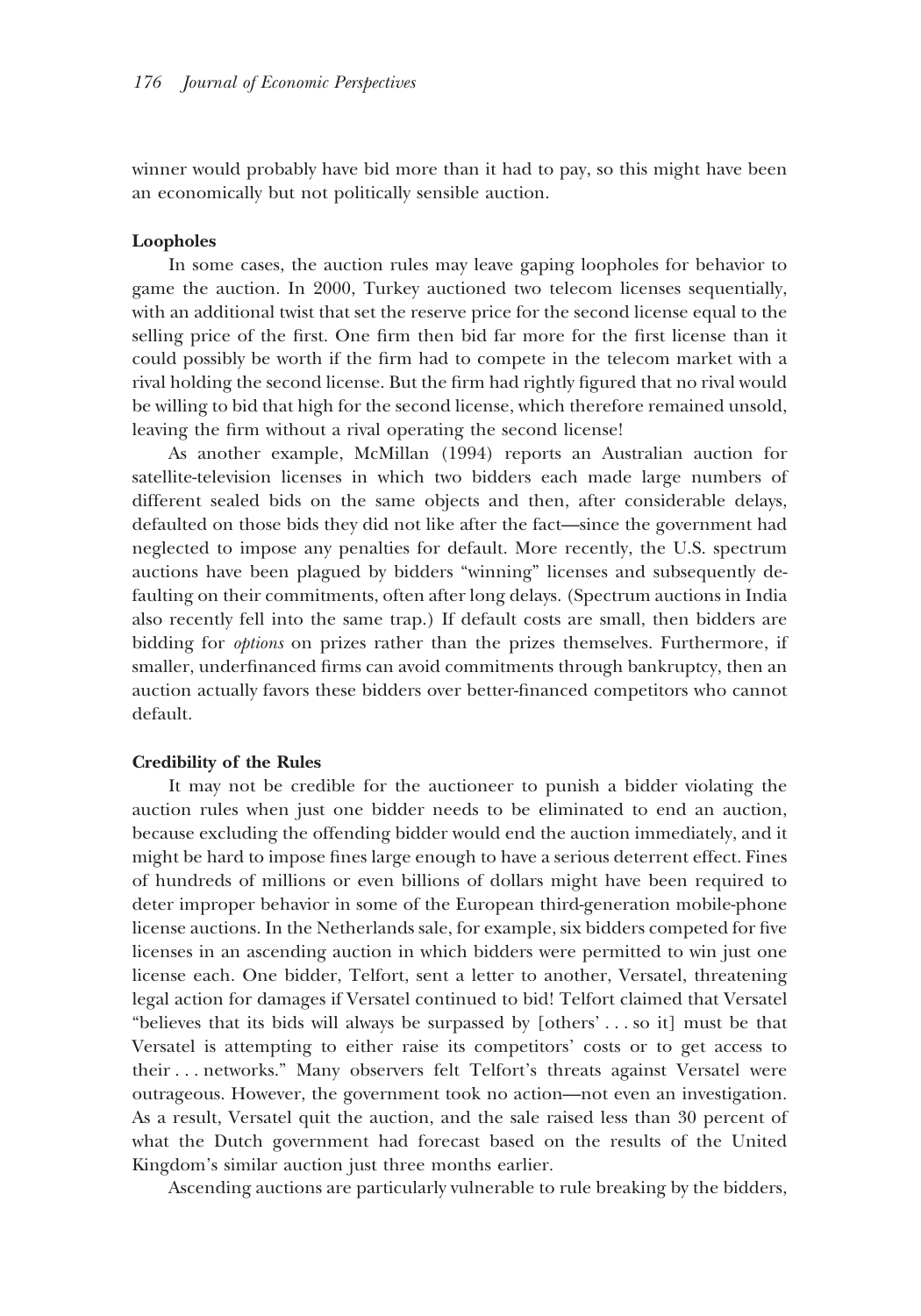since they necessarily pass through a stage where there is just one or a few excess bidders, and the ascending structure allows a cheat time to assess the success of its strategy (Klemperer, 2001b, 2002). Sealed-bid auctions, by contrast, may be more vulnerable to rule changing by the auctioneer. For example, excuses for not accepting a winning bid can often be found if losing bidders are willing to bid higher. The famous RJR-Nabisco sale went through several supposedly final sealedbid auctions (Burrough and Helyar, 1990). But if, after a sealed-bid auction, the auctioneer can reopen the auction to higher offers, the auction is really an ascending-bid auction and needs to be recognized as such. In fact, genuine sealedbid auctions may be difficult to run in takeover battles, especially since a director who turns down a higher bid for his company after running a "sealed-bid auction" may be vulnerable to shareholder lawsuits.

Sealed-bid auctions can also be especially hard to commit to if the auctioneer has any association with a bidder, as, for example, would have been the case in the U.K. football television rights auction discussed earlier if BSkyB (a bidder) had taken over Manchester United (an influential member of the football league, which was the auctioneer).

Committing to future behavior may be a particular problem for governments. For example, it may be difficult to auction a license if the regulatory regime may change, but binding future governments (or even the current government) to a particular regulatory regime may prove difficult.

The credibility of reserve prices is of special importance. If a reserve price is not a genuine commitment not to sell an object if it does not reach its reserve, then it has no meaning, and bidders will treat it as such. For example, returning to the Turkish tale of woe, the government is now considering new arrangements to sell the second license, but at what cost to the credibility of its future auctions?<sup>4</sup>

#### **Market Structure**

In some auctions, for example, of mobile-phone licenses, the structure of the industry that will be created cannot be ignored by the auction designer. It is tempting simply to "let the market decide" the industry structure by auctioning many small packages of spectrum, which individual firms can aggregate into larger licenses. But the outcome of an auction is driven by bidders' profits, not by the welfare of consumers or society as a whole.

The most obvious possible distortion is that since firms' joint profits in a market are generally greater if fewer competitors are in the market, it is worth more to any group of firms to prevent entry of an additional firm than the additional firm is willing to pay to enter. As a result, too few firms may win a share of spectrum, and these winners may each win too much, in just the same way as a "hands-off" policy

<sup>&</sup>lt;sup>4</sup> Reauctioning with a lower reserve price after a delay may sometimes be sensible, to allow further entry if there are high costs of entering the auction (Burguet and Sakovics, 1996; McAfee and McMillan, 1988), but in this case the auctioneer should make clear in advance what will happen if the reserve is not met.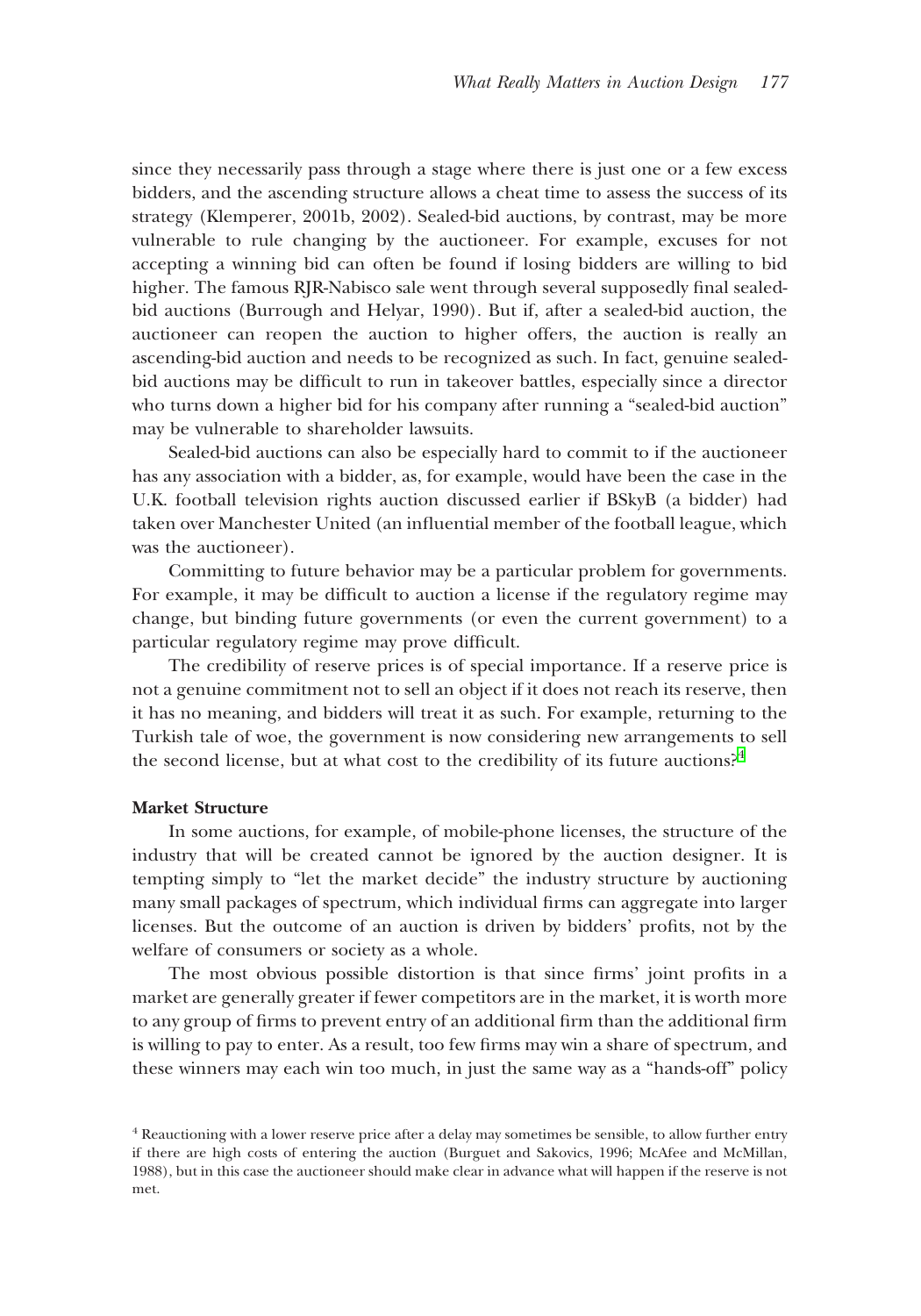to merger control will tend to create an overly concentrated industry. The Turkish fiasco discussed earlier was a spectacular example of how an auction can be biased toward generating a monopoly.<sup>5</sup>

But this outcome is not the only socially suboptimal possibility. A firm with a large demand may prefer to reduce its demand to end the auction at a low price, rather than raise the price to drive out its rivals, even when the latter course would be socially more efficient (Ausubel and Cramton, 1998). There can also be too many winners if firms collude to divide the spoils at a low price. In the Austrian third-generation mobile spectrum sale, for example, six firms competed for twelve identical lots in an ascending auction and, not surprisingly, seemed to agree to divide the market so each firm won two lots each at not much more than the very low reserve price. Perhaps six winners was the efficient outcome. But we certainly cannot tell from the behavior in the auction. It was rumored that the bidding lasted only long enough to create some public perception of genuine competition and to reduce the risk of the government changing the rules.

Thus, it may sometimes be wiser to predetermine the number of winners by auctioning off fewer larger licenses, but limiting bidders to one license apiece, rather than to auction many licenses and to allow bidders to buy as many as they wish.

#### **When is Auction Design Less Important?**

The fact that collusion, entry deterrence and, more generally, buyer market power is the key to auction problems suggests that auction design may not matter very much when there is a large number of potential bidders for whom entry to the auction is easy. For example, though much ink has been spilt on the subject of government security sales, auction design may not matter much for either price or efficiency in this case. Indeed, the U.S. Treasury's recent experiments with different kinds of auctions yielded inconclusive results (Simon, 1994; Malvey, Archibald and Flynn, 1996; Nyborg and Sundaresan, 1996; Reinhart and Belzar, 1996; Ausubel and Cramton, 1998), and the broader empirical literature is also inconclusive. Of course, even small differences in auction performance can be significant when such large amounts of money are involved, and collusion has been an issue in some government security sales, so further research is still warranted.<sup>6</sup>

### **Solutions**

#### **Making the Ascending Auction More Robust**

Much of our discussion has emphasized the vulnerability of ascending auctions to collusion and predatory behavior. However, ascending auctions have several

<sup>&</sup>lt;sup>5</sup> Similarly, the recent July 2001 Greek second-generation spectrum auction led to a more concentrated telecom market than seems likely to be socially efficient.

 $6$  These views are personal. I have advised U.K. government agencies on the related issue of the sale of gold. See Klemperer (1999b) for more discussion.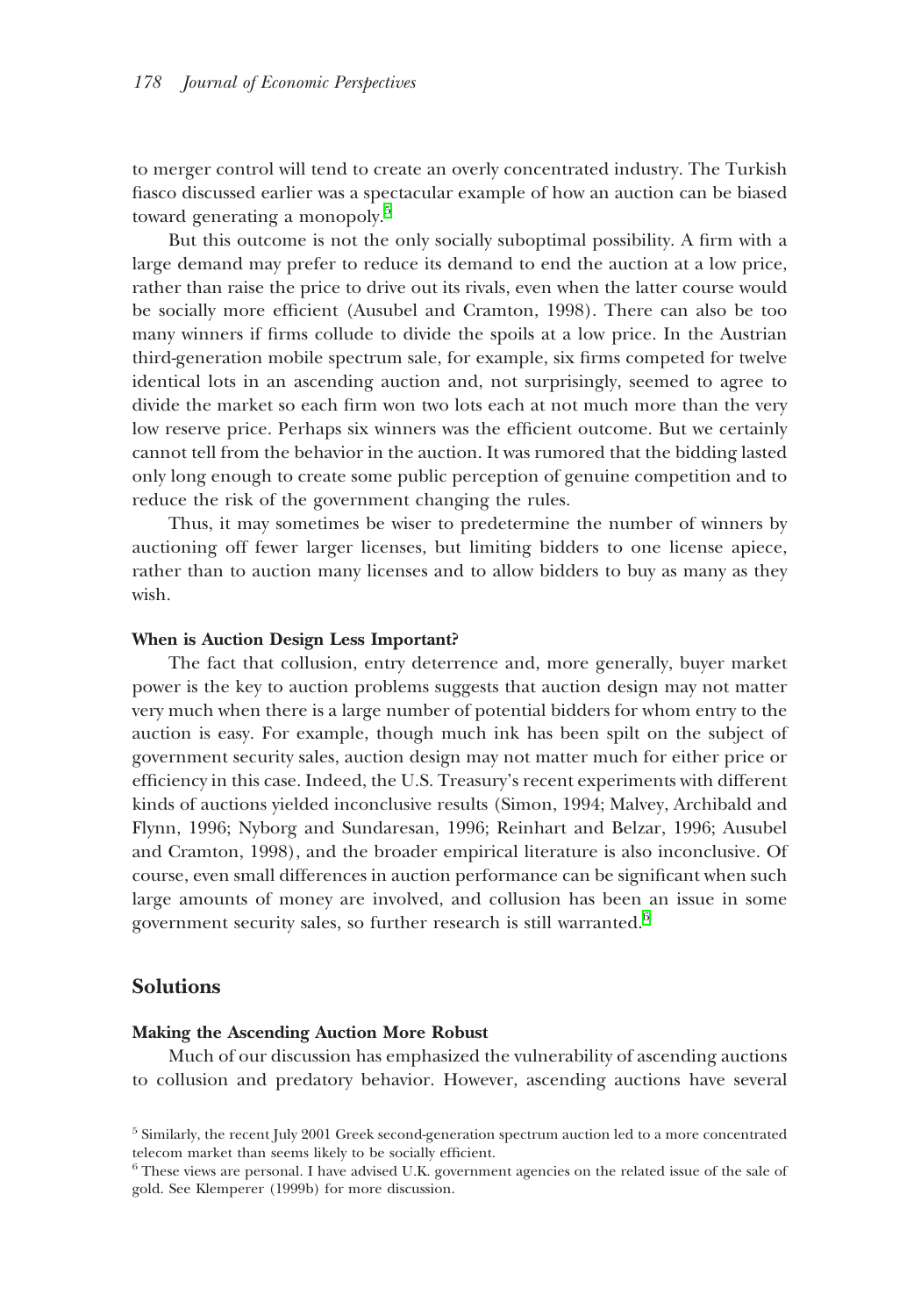virtues, as well. An ascending auction is particularly likely to allocate the prizes to the bidders who value them the most, since a bidder with a higher value always has the opportunity to rebid to top a lower-value bidder who may initially have bid more aggressively.<sup>7</sup> Moreover, if there are complementarities between the objects for sale, a multiunit ascending auction makes it more likely that bidders will win efficient bundles than in a pure sealed-bid auction in which they can learn nothing about their opponents' intentions. Allowing bidders to learn about others' valuations during the auction can also make the bidders more comfortable with their own assessments and less cautious, and it often raises the auctioneer's revenues if information is "affiliated" in the sense of Milgrom and Weber (1982).

A number of methods to make the ascending auction more robust are clear enough. For example, bidders can be forced to bid "round" numbers, the exact increments can be prespecified, and bids can be made anonymous. These steps make it harder to use bids to signal other buyers. Lots can be aggregated into larger packages to make it harder for bidders to divide the spoils, and keeping secret the number of bidders remaining in the auction also makes collusion harder (Cramton and Schwartz, 2000; Salant, 2000). Ausubel's (1998) suggested modification of the ascending auction mitigates the incentive of bidders to reduce their demands to end the auction quickly at a low price. Sometimes it is possible to pay bidders to enter an auction; for example, "white knights" can be offered options to enter a takeover battle against an advantaged bidder.

But while these measures can be useful, they do not eliminate the risks of collusion or of too few bidders. An alternative is to choose a different type of auction.

#### **Using Sealed-Bid Auctions**

In a standard sealed-bid auction (or "first-price" sealed-bid auction), each bidder simultaneously makes a single "best and final" offer. As a result, firms are unable to retaliate against bidders who fail to cooperate with them, so collusion is much harder than in an ascending auction. Tacit collusion is particularly difficult since firms are unable to use the bidding to signal. True, both signaling and retaliation are possible in a series of sealed-bid auctions, but collusion is still usually harder than in a series of ascending auctions.

From the perspective of encouraging more entry, the merit of a sealed-bid auction is that the outcome is much less certain than in an ascending auction. An

<sup>7</sup> This applies in many "common values" and "private values" settings (Maskin, 1992), but is not necessarily the same as maximizing efficiency. When bidders are firms, it ignores consumer welfare (which is likely to favor a more widely dispersed ownership than firms would choose), and, of course, it ignores government revenue. We assume governments (as well as other auctioneers) care about revenue because of the substantial deadweight losses (perhaps 33 cents per dollar raised) of raising government funds through alternative methods (Ballard, Shoven and Whalley, 1985). Resale is not a perfect substitute for an efficient initial allocation, because even costless resale cannot usually ensure an efficient outcome in the presence of incomplete information (Myerson and Satterthwaite, 1983; Cramton, Gibbons and Klemperer, 1987).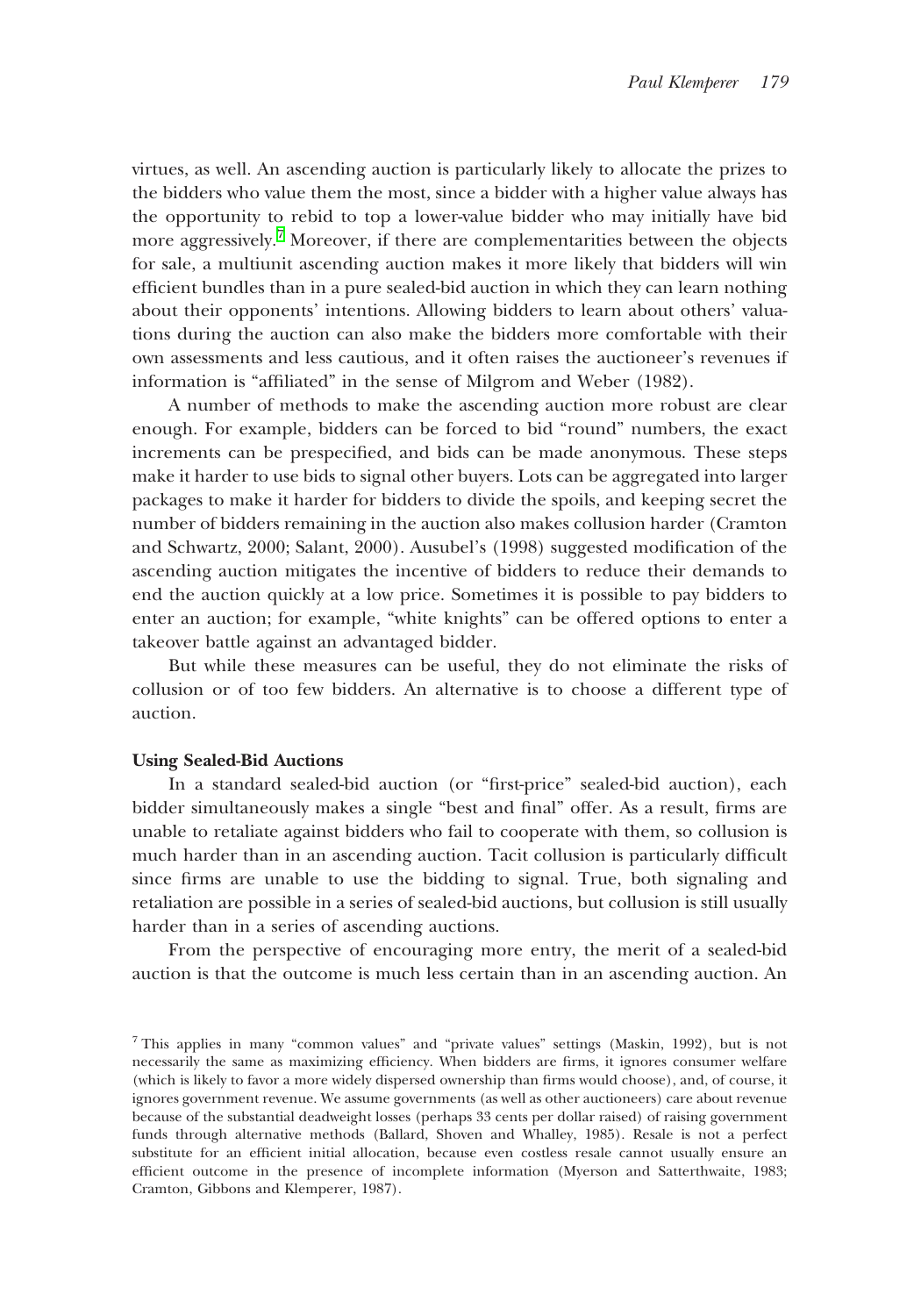advantaged bidder will probably win a sealed-bid auction, but it must make its single final offer in the face of uncertainty about its rivals' bids, and because it wants to get a bargain, its sealed-bid will not be the maximum it could be pushed to in an ascending auction. So "weaker" bidders have at least some chance of victory, even when they would surely lose an ascending auction (Vickrey, 1961, appendix III). It follows that potential entrants are likely to be more willing to enter a sealed-bid auction than an ascending auction.

A sealed-bid auction might even encourage bidders who enter only to resell, further increasing the competitiveness of the auction. Such bidders seem less likely to enter an ascending auction, since it is generally more difficult to profit from reselling to firms one has beaten in an ascending auction.

Because sealed-bid auctions are more attractive to entrants, they may also discourage consortia from forming. If the strong firms form a consortium, they may simply attract other firms into the bidding in the hope of beating the consortium. So strong firms are more likely to bid independently in a sealed-bid auction, making this auction much more competitive.

Consistent with all this, there is some evidence from timber sales that sealedbid auctions attract more bidders than ascending auctions do and that this makes sealed-bid auctions considerably more profitable for the seller, and this seems to be believed in this industry (Mead and Schneipp, 1989; Rothkopf and Engelbrecht-Wiggans, 1993), even though conditional on the number of bidders, sealed-bid auctions seem only slightly more profitable than ascending auctions (Hansen, 1986).

Furthermore, in the "common values" case that bidders have similar actual values for a prize, the "winner's curse" problem for a weaker bidder is far less severe in a sealed-bid auction. Winning an ascending auction means the weaker bidder is paying a price that the stronger rival is unwilling to match—which should make the weaker bidder very nervous. But the weaker player has a chance of winning a sealed-bid auction at a price the stronger rival *would* be willing to match, but didn't. Since beating the stronger player isn't necessarily bad news in a sealed-bid auction, the weaker player can bid more aggressively. So auction prices will be higher, even for a given number of bidders (Klemperer, 1998; Bulow, Huang and Klemperer, 1999).8

But while sealed-bid auctions have many advantages, they are not without flaws. Mainly, by giving some chance of victory to weaker bidders, sealed-bid auctions are less likely than ascending auctions to lead to efficient outcomes. Moreover, in standard sealed-bid auctions in which winners pay their own bids, bidders need to have good information about the distribution of their rivals' values to bid intelligently (Persico, 2000). By contrast, in an ascending or uniform-price auction the

<sup>8</sup> In Milgrom and Weber's (1982) model, sealed-bid auctions are less profitable than ascending auctions if signals are "affiliated." But they assume symmetric bidders, and the effect does not seem large in practice (Riley and Li, 1997). Sealed-bid auctions are generally more profitable if bidders are risk averse or budget constrained (Klemperer, 2000a).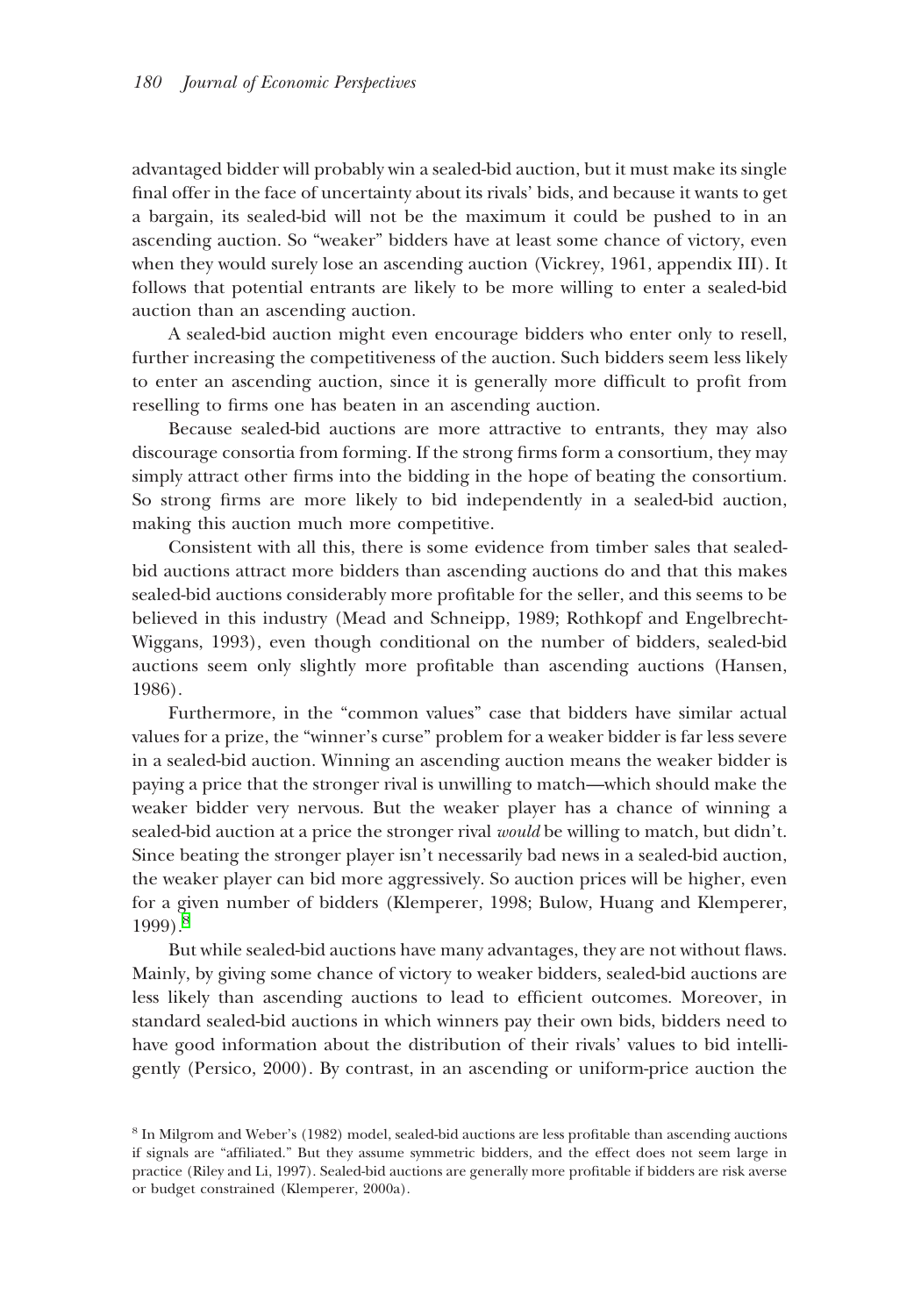best strategy of a bidder who knows its own value is just to bid up to that value, and winners' payments are determined by the bids of nonwinners. So "pay-your-bid" sealed-bid auctions may discourage potential bidders who have only small amounts to trade and for whom the costs of obtaining market information might not be worth paying. For example, in March 2001, the U.K. electricity regulator replaced the problematic uniform-price auction we described earlier by an exchange market followed by a "pay-your-bid" sealed-bid auction, which makes collusion harder, because bids can no longer be used as costless threats. But a major concern is that the new trading arrangements may deter potential entrants from investing the sunk costs necessary to enter the electricity market.<sup>9</sup>

However, the entry problem in many-unit auctions is much less serious if small bidders can buy from larger intermediaries who can aggregate smaller bidders' demands and bid in their place, as, for example, occurs in auctions of Treasury bills. And the entry problem is also alleviated if smaller bidders are permitted to make "noncompetitive bids," that is, to state demands for fixed quantities for which they pay the average winning price, as is also the case in some Treasury bill auctions.

#### **The Anglo-Dutch Auction**

A solution to the dilemma of choosing between the ascending (often called "English") and sealed-bid (or "Dutch") forms is to combine the two into a hybrid, the "Anglo-Dutch," which often captures the best features of both and was first described and proposed in Klemperer (1998).

For simplicity, assume a single object is to be auctioned. In an Anglo-Dutch auction, the auctioneer begins by running an ascending auction in which price is raised continuously until all but two bidders have dropped out. The two remaining bidders are then each required to make a final sealed-bid offer that is not lower than the current asking price, and the winner pays the winning bid. The process is much like the way houses are often sold, although, unlike in many house sales, the procedure the auctioneer will follow in an Anglo-Dutch auction is clearly specified in advance.

Another auction with similar features—and probably similar motivations to the Anglo-Dutch—is W.R. Hambrecht's *OpenBook* auction for corporate bonds. The early bidding is public and ascending, but bidders can make final sealed bids in the last hour. Although all bidders are permitted to make final bids, higher bidders in the first stages are given an advantage that is evidently large enough to induce serious bidding early on (Hall, 2001, p. 71).

The process also has some similarity to auctions on eBay (by far the world's most successful e-commerce auctioneer), which are ascending auctions, but with a fixed ending time so that many bidders often bid only in the last few seconds in essentially sealed-bid style. eBay attracts far more bidders than its rival, Yahoo, which runs a

<sup>9</sup> Also, the new arrangements may not fully resolve the collusion problem anyway since the market is so frequently repeated (Klemperer, 1999b).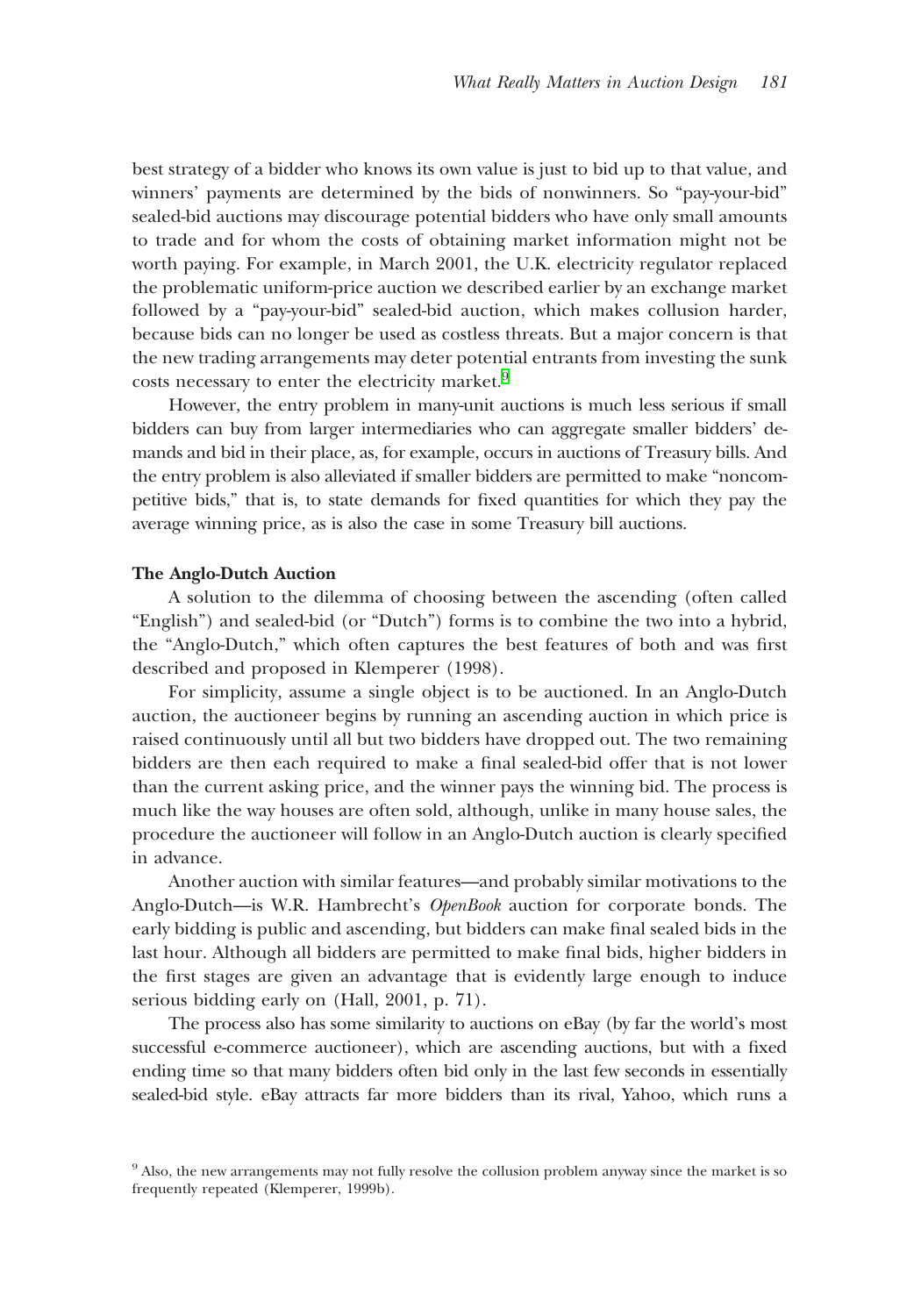standard ascending auction with a traditional "going, going, gone" procedure that does not close the auction until there have been no bids for 10 minutes.

The main value of the Anglo-Dutch procedure arises when one bidder (for example, the incumbent operator of a license that is to be reauctioned) is thought to be stronger than potential rivals. Potential rivals might be unwilling to enter a pure ascending-bid auction against the strong bidder, who would be perceived to be a sure winner. But the sealed bid at the final stage induces some uncertainty about which of the two finalists will win, and entrants are attracted by the knowledge that they have a chance to make it to this final stage. So the price may easily be higher even by the end of the first ascending stage of the Anglo-Dutch auction than if a pure ascending auction were used.

The Anglo-Dutch should capture the other advantages of the sealed-bid auction discussed in the previous section. Collusion will be discouraged because the final sealed-bid round allows firms to renege on any deals without fear of retaliation and because the Anglo-Dutch auction eliminates the stage of the ascending auction when just one excess bidder remains, at which point the rules against collusion and predation may not be credible.

Consortium formation will also be discouraged. Imagine there are two strong bidders for an item. In an ascending auction they are unlikely to be challenged if they form a consortium, so they have an incentive to do so. But in an Anglo-Dutch auction, forming the consortium would open up an opportunity for new entrants who would now have a chance to make it to the final sealed-bid stage. So the strong firms are much less likely to bid jointly.

But the Anglo-Dutch should also capture much of the benefit of an ascending auction. It will be more likely to sell to the highest valuer than a pure sealed-bid auction, both because it directly reduces the numbers allowed into the sealed-bid stage and also because the two finalists can learn something about each other's and the remaining bidders' perceptions of the object's value from behavior during the ascending stage.

When the Anglo-Dutch auction is extended to contexts in which individual bidders are permitted to win multiple units and there are complementarities between the objects, the ascending stage makes it more likely that bidders will win efficient bundles than in a pure sealed-bid auction.

Finally, I conjecture that the ascending stages of the Anglo-Dutch auction may extract most of the information that would be revealed by a pure ascending auction, raising revenues if bidders' information is "affiliated," while the sealed-bid stage may do almost as well as a pure sealed-bid auction in capturing extra revenues due to the effects of bidders' risk aversion, budget constraints and asymmetries. This suggests the Anglo-Dutch auction may outperform ascending and sealed-bid auctions even if it attracts no additional bidders.

In short, the Anglo-Dutch auction often combines the best of both the ascending and the sealed-bid worlds.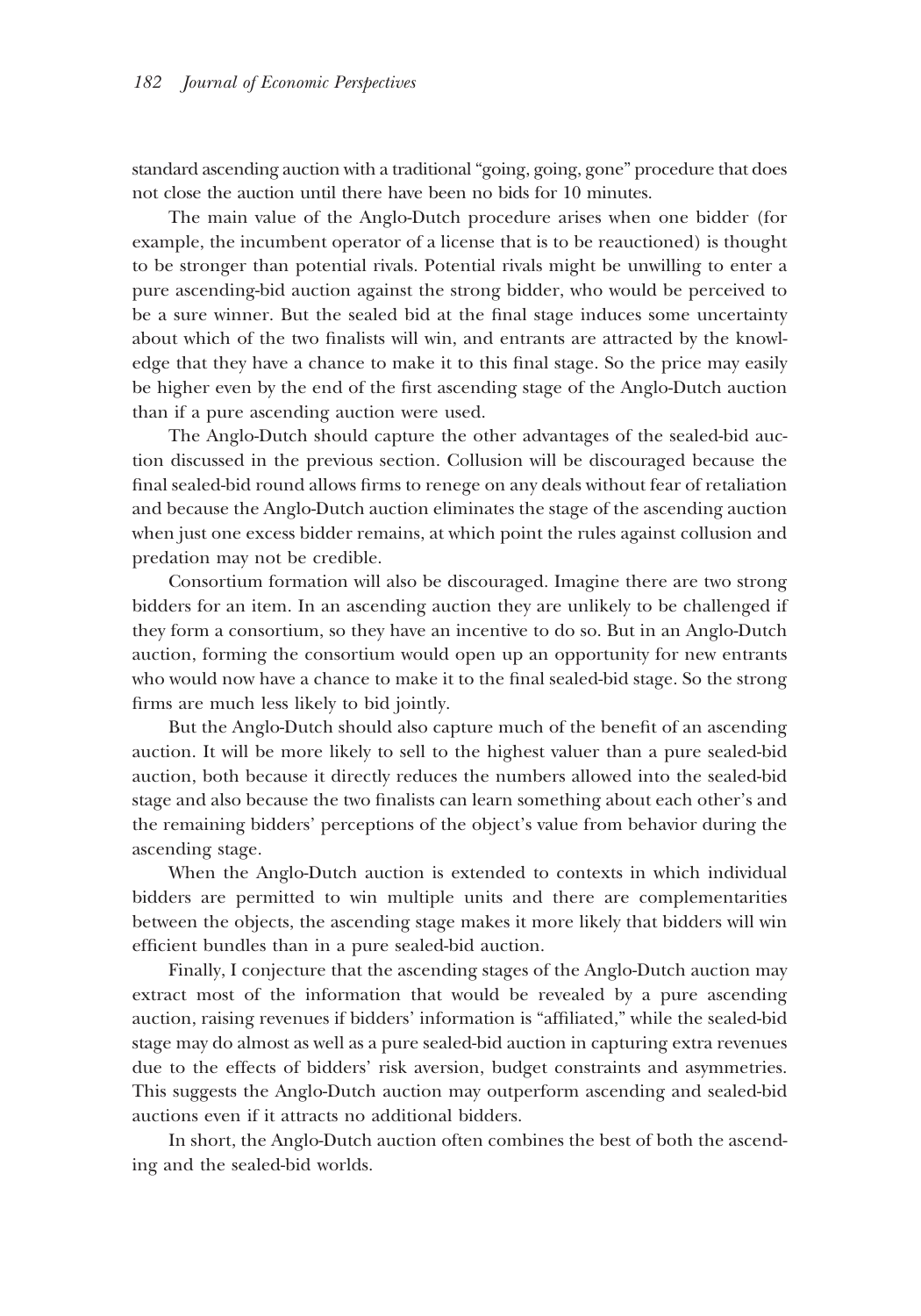#### **Antitrust**

Effective antitrust is critical to fighting collusion and predation in auctions. But antitrust enforcement in the context of auctions seems much lighter than in "ordinary" economic markets.

The U.S. Department of Justice has pursued some auction signaling cases, but the legal status of many of the kinds of behavior discussed in this article remains ambiguous, and collusion in takeover battles for companies is legal in the United States.

European antitrust has been even weaker, as evidenced by T-Mobil's willingness to confirm explicitly the signaling behavior described earlier. True, when apparently similar behavior was observed in the more recent German thirdgeneration spectrum auction, firms refused to confirm officially that they were signaling to rivals to end the auction. Even so, the *Financial Times* reported that "[o]ne operator has privately admitted to altering the last digit of its bid in a semi-serious attempt to signal to other participants that it was willing to accept [fewer lots to end the auction]" (Roberts and Ward, 2000, p. 21). This kind of signaling behavior could perhaps be challenged as an abuse of "joint dominance" under European law. But European regulators have showed no interest in pursuing such matters.

Firms are also permitted to make explicit statements about auctions that would surely be unacceptable if made about a "normal" economic market. For example, before the Austrian third-generation spectrum auction, Telekom Austria, the largest incumbent and presumably the strongest among the six bidders, said it "would be satisfied with just two of the 12 blocks of frequency on offer" and "if the [5 other bidders] behaved similarly it should be possible to get the frequencies on sensible terms," but "it would bid for a third frequency block if one of its rivals did" (Crossland, 2000). It seems inconceivable that a dominant firm in a "normal" market would be allowed to make the equivalent offer and threat that it "would be satisfied with a market share of just one-sixth" and "if the other five firms also stick to one-sixth of the market each, it should be possible to sell at high prices," but "it would compete aggressively for a larger share, if any of its rivals aimed for more than one-sixth." 10

Just as damaging has been the European authorities' acceptance of jointbidding agreements that are, in effect, open collusion. Combinations that are arranged very close to the auction date (as in the example of Switzerland discussed earlier) should be particularly discouraged since they give no time for entrants to emerge to threaten the new coalition. One view is that auction participants should

 $10$  Similarly, during the German third-generation spectrum auction, MobilCom told a newspaper that "should [Debitel] fail to secure a license [it could] become a 'virtual network operator' using Mobil-Com's network while saving on the cost of the license" (Benoit, 2000, p. 28). This translates roughly to a firm in a "normal" market saying it "would supply a rival should it choose to exit the market," but MobilCom's remarks went unpunished.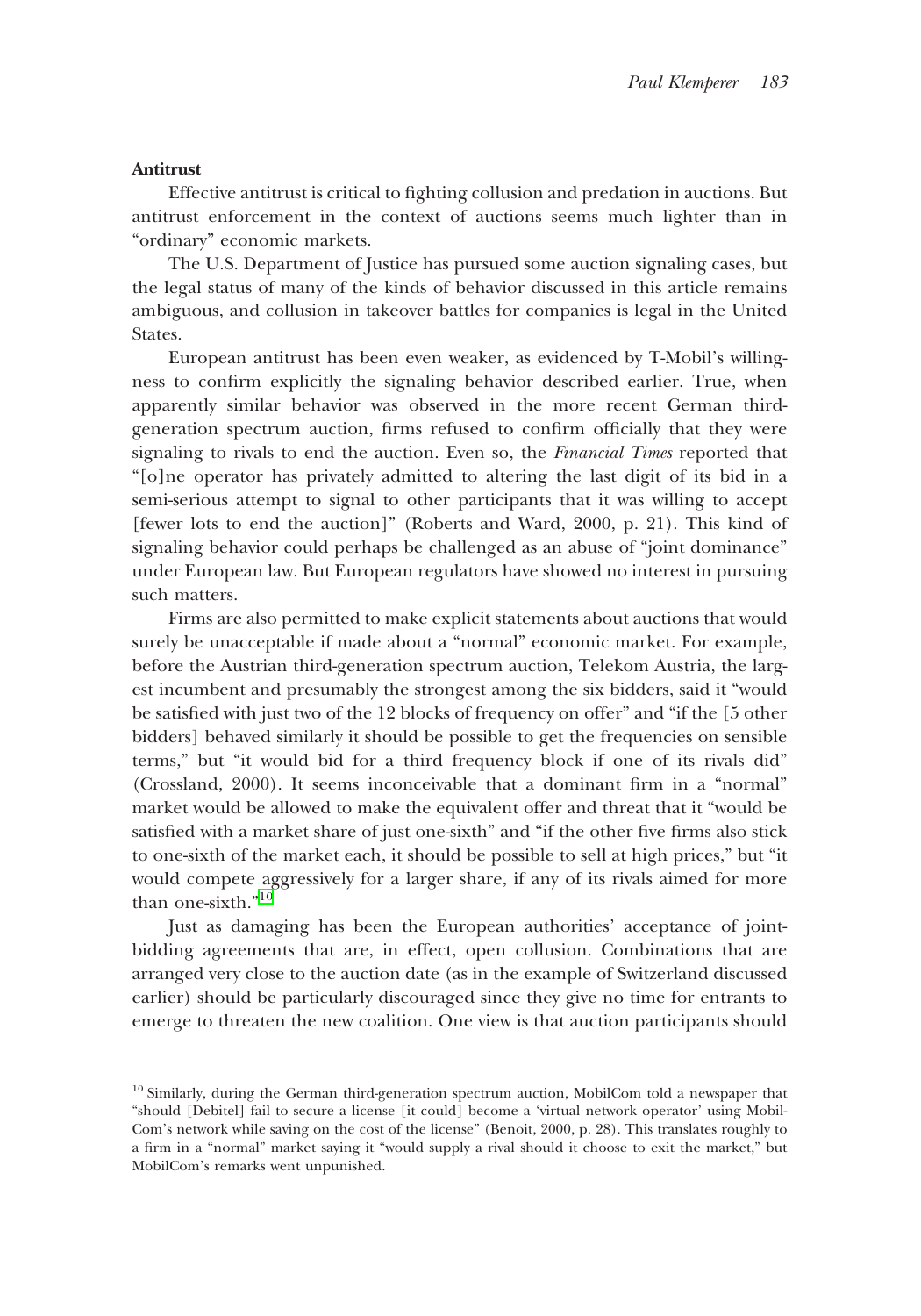generally be restricted to entities that exist when the auction is first announced, although exceptions would clearly be necessary.

The antitrust agencies' response to predation in auction markets has also been feeble. Dominant bidders such as Glaxo and Pacific Telephone in the examples above are apparently allowed to make open threats that they will punish new entrants. For example, Glaxo's letting it be known that it "would almost certainly top a rival bid," would roughly translate to an incumbent firm in a "normal" economic market saying it "would almost certainly undercut any new entrant's price."<sup>11</sup>

Regulators should take such threats seriously and treat auction markets more like "ordinary" economic markets.

# **Tailoring Auction Design to the Context**

Good auction design is *not* "one size fits all." It must be sensitive to the details of the context. A good example of this lesson—and of our other principles—is afforded by the recent European third-generation (UMTS) mobile-phone license auctions.

The United Kingdom, which ran the first of these auctions, originally planned to sell just *four* licenses.<sup>12</sup> In this case, the presence of exactly four incumbent operators who had the advantages of existing brand names and networks suggested that an ascending auction might deter new firms from bidding strongly in the auction or even from entering at all. So the government planned an Anglo-Dutch auction. An ascending stage would have continued until just five bidders remained, after which the five survivors would have made sealed bids, required to be no lower than the current price level, for the four licenses.<sup>13</sup> The design performed extremely well in laboratory experiments in both efficiency and revenue generation.

But when it became possible to sell *five* licenses, an ascending auction made more sense. Because no bidder was permitted to win more than one license, at least one license had to be sold to a new entrant. This would be a sufficient carrot to

<sup>13</sup> It was proposed that all four winners would pay the fourth-highest sealed bid. Since the licenses were not quite identical, a final simultaneous ascending stage would have followed to allocate them more efficiently among the winners. The sealed-bid stage could be run using an ascending mechanism that would hide the actual bids even from the auctioneer, if this would reduce political problems. See Klemperer (1998, 2001b, 2002), Radiocommunications Agency (1998a, b) and Binmore and Klemperer (2002) for more details.

 $11$  Similarly, Pacific Telephone's remark that "if somebody takes California away from us, they'll never make any money" seems to correspond to threatening that "if anyone tries to compete with us, we'll cut the price until they lose money." Further, Pacific Telephone's hiring of an auction theorist to explain the winner's curse to competitors might correspond to hiring an industrial economist to explain the theory of the difficulties of entering new markets to potential entrants.

<sup>&</sup>lt;sup>12</sup> I was the principal auction theorist advising the U.K. government's Radiocommunications Agency, which designed and ran the recent U.K. mobile-phone license auction. Ken Binmore had a leading role and supervised experiments testing the proposed designs. Other academic advisors included Tilman Borgers, Jeremy Bulow, Philippe Jehiel and Joe Swierzbinski.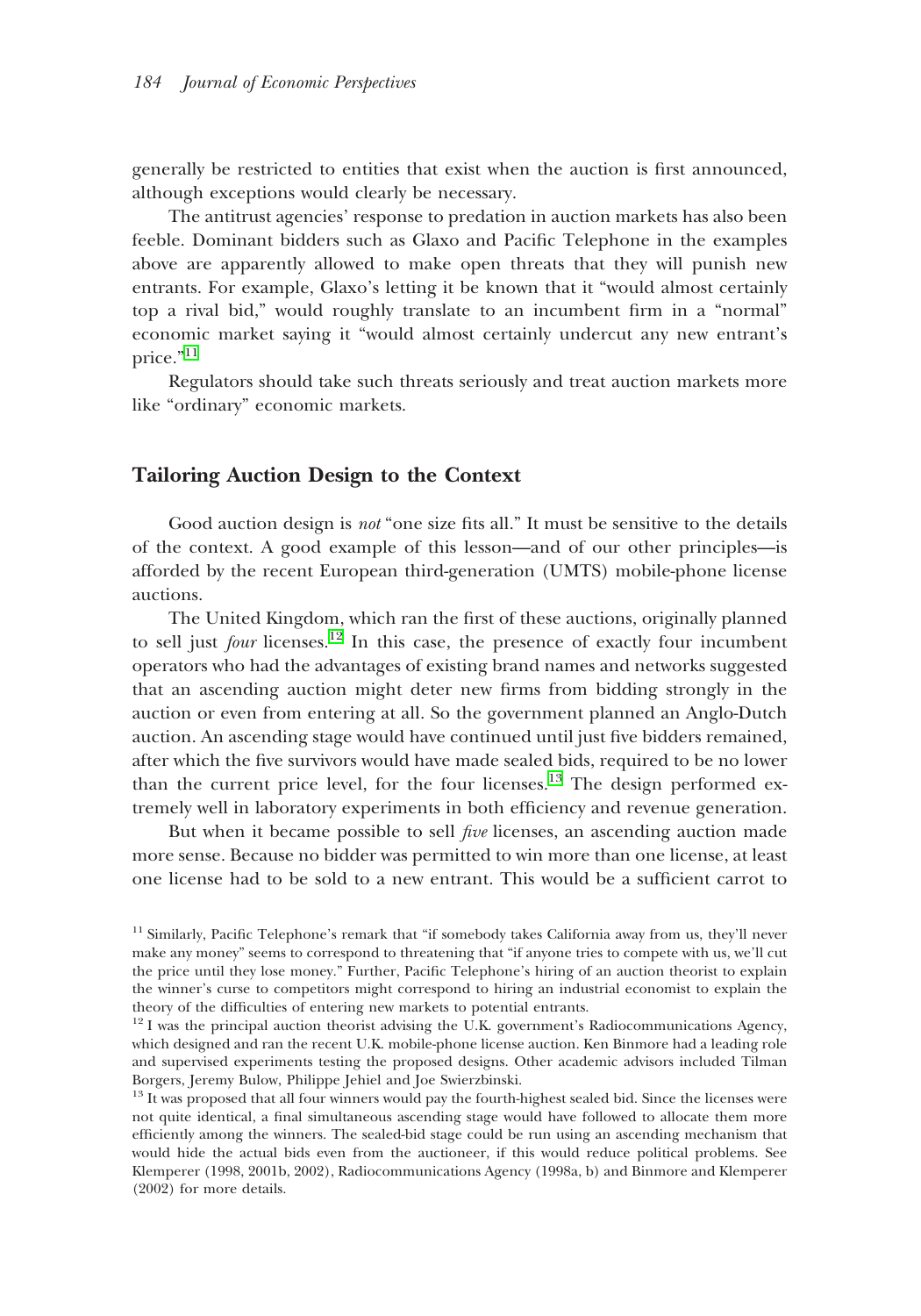attract several new entrants in the U.K. context in which it was very unclear which new entrant(s) might be successful.<sup>14</sup> Because licenses could not be divided, bidders could not collude to divide the market without resort to side payments. As a result, the problems of collusion and entry deterrence were minimal, and a version of an ascending auction was therefore used for efficiency reasons. The auction was widely judged a success; nine new entrants bid strongly against the incumbents, creating intense competition and record-breaking revenues of 22.5 billion pounds.

The Netherlands' sale came next. Their key blunder was to follow the actual British design when they had an equal number (five) of incumbents and licenses. It was not hard to predict (indeed, prior to the auction, an early draft of this paper, quoted in the Dutch press and Maasland, 2000, *did* predict) that very few entrants would show up. Netherlands antitrust policy was as dysfunctional as the auction design, allowing the strongest potential entrants to make deals with incumbent operators. In the end, just one weak new entrant (Versatel) competed with the incumbents. As we have already discussed, with just one excess bidder in an ascending auction, it was unsurprising when the weak bidder quit early amid allegations of predation, at less than 30 percent of the per capita U.K. prices. Six months later, the Dutch parliament began an investigation into the auction process.

A version of the Anglo-Dutch design would probably have worked better in the Netherlands context. There are reasons to believe Versatel would have bid higher in the sealed-bid stage than the price at which it quit the ascending auction. In addition, the fear of this would have made the incumbents bid higher. Furthermore, the "hope and dream" that a sealed-bid stage gives weaker bidders might have attracted more bidders and discouraged the formation of the joint-bidding consortia.

The Italian government thought it had learned from the Netherlands fiasco. It also chose roughly the U.K. design, but stipulated that if there were no more "serious" bidders (as defined by prequalification conditions) than licenses, then the number of licenses could, and probably would, be reduced. At first glance, this seemed a clever way to avoid an uncompetitive auction, but (as I and others argued) the approach was fundamentally flawed. First, it is putting the cart before the horse to create an unnecessarily concentrated mobile-phone market to make an auction look good. Second, our earlier discussion demonstrates that a rule that allows the possibility that there will be just one more bidder than license does *not* guarantee a competitive ascending auction! Also, it was clear that the number of likely entrants into an ascending auction was much smaller than it had been for the United Kingdom, in large part because weaker potential entrants had figured out

<sup>&</sup>lt;sup>14</sup> In large part, this was because the United Kingdom ran the first third-generation auction. Going to market first was a deliberate strategy of the auction team, and the sustained marketing campaign was also important. The U.K. auction attracted 13 bidders who then learnt about others' strengths, and none of the eight subsequent auctions had more than seven bidders.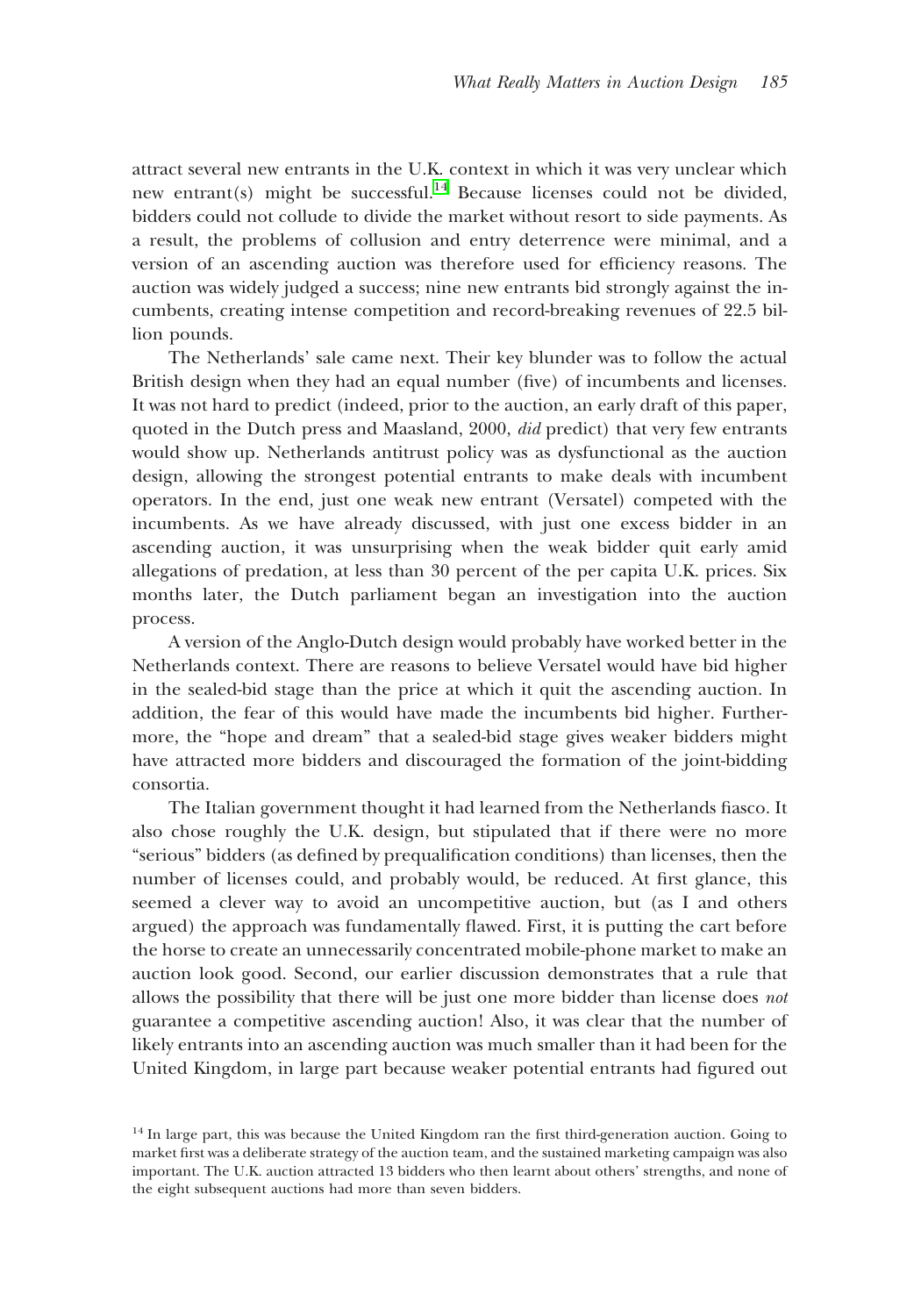from the earlier auctions that they were weaker and that they therefore had little chance of winning such an auction. In the event, just six bidders competed for five licenses, and the auction ended amid allegations of collusion after less than two days of bidding with per capita revenues below 40 percent of the U.K. level, about half the amount the government was expecting. Again, an Anglo-Dutch or pure sealed-bid design would probably have performed better.

Klemperer (2001b, 2002) discusses the 2000–2001 European spectrum auctions in much more detail.

# **Conclusion**

Much of what we have said about auction design is no more than an application of standard antitrust theory. The key issues in both fields are collusion and entry. The signaling and punishment strategies that support collusion in auctions are familiar from "ordinary" industrial markets, as are firms' verbal encouragement to collude and the predatory threats they make. Our point that even modest bidding costs may be a serious deterrent to potential bidders is analogous to the industrial-organization point that the contestability of a market is nonrobust to even small sunk costs of entry. We also argued that because an ascending auction is more likely than a sealed-bid auction to be won by the strongest firm, the ascending auction may therefore be less attractive to bidders and may therefore be less profitable than a sealed-bid auction; this is just an example of the standard industrial organization argument that a market that is in principle more competitive (for example, "Bertrand" rather than "Cournot") is less attractive to enter and so may in fact be less competitive. A particular feature of auction markets is that "winner's curse" effects may mean that sealed-bid and Anglo-Dutch auctions not only attract more firms than ascending auctions, but may also lead to better outcomes for the auctioneer for a given number of firms. But there is no justification for the current feebleness of antitrust policy in auction markets: regulators should treat them much more like "ordinary" economic markets.

However, none of our examples of auction failures should be taken as an argument against auctions in general. Most auctions work extremely well. Occasionally—for example, when there are too few potential bidders or large costs of supplying necessary information to bidders—a form of structured negotiations may be better, but an auction is usually more attractive to potential buyers, who are crucial to a sale's success (Bulow and Klemperer, 1996). Even relatively unsuccessful auctions, such as the Netherlands and Italian spectrum auctions, were probably more successful than the "beauty contest" administrative hearings used to allocate third-generation spectrum in several other European countries. For example, the Spanish beauty contest yielded just 13 euros per head of population, but generated considerable political and legal controversy and a widespread perception that the outcome was both unfair and inefficient, all problems that are typical of such procedures (Binmore and Klemperer, 2002; Klemperer, 2000b). The difficulties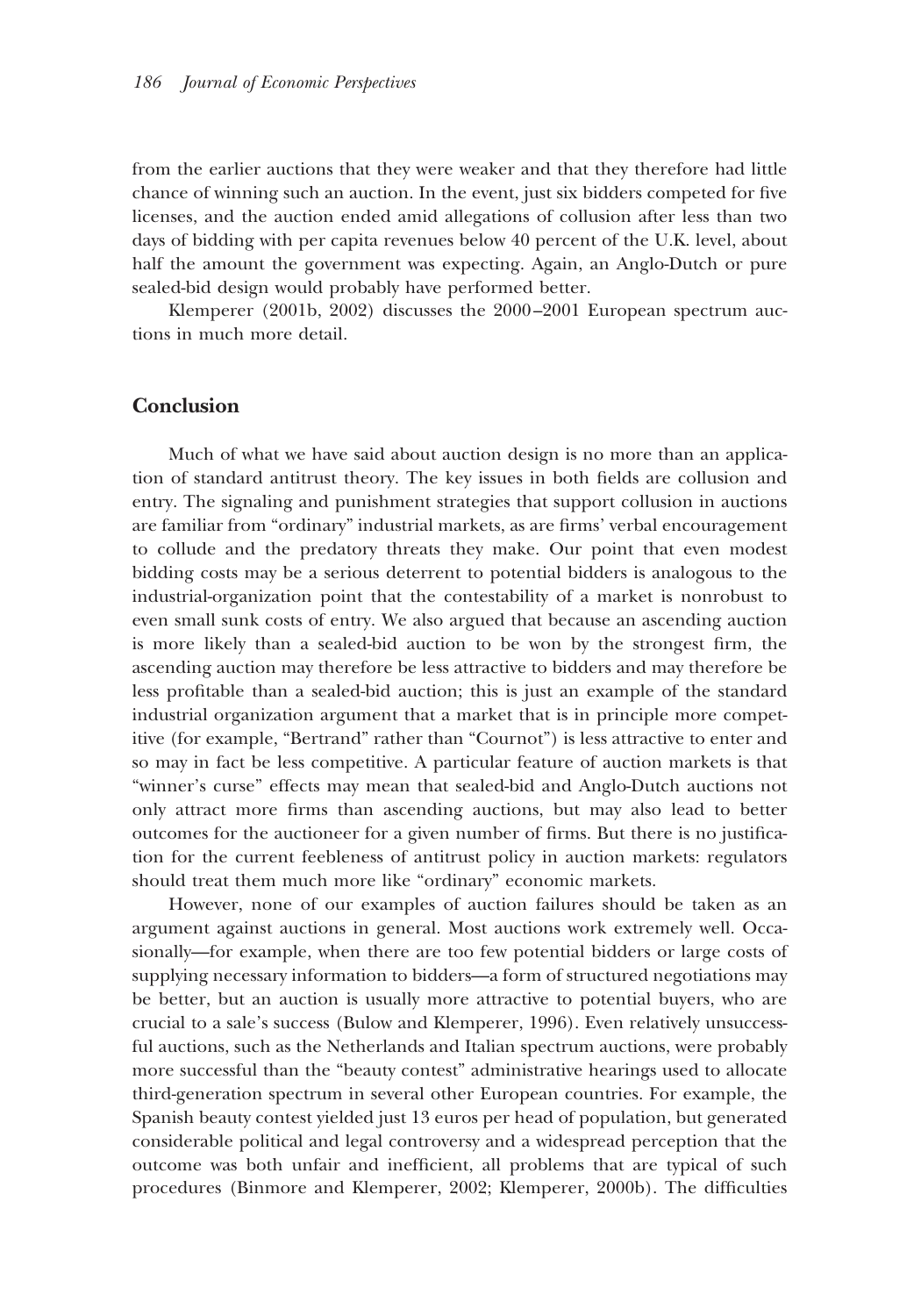with the French beauty contest mean that France has not only missed its government's originally planned date for allocation of the spectrum (already by a year at the time of writing), but also missed European Union deadlines.

In conclusion, the most important features of an auction are its robustness against collusion and its attractiveness to potential bidders. Failure to attend to these issues can lead to disaster. Furthermore, anyone setting up an auction would be foolish to follow past successful designs blindly; auction design is *not* "one size fits all." While the sealed-bid auction performs well in some contexts, and the Anglo-Dutch auction is ideal in other contexts, the ascending auction has also frequently been used very successfully. In the practical design of auctions, local circumstances matter, and the devil is in the details.

 $\blacksquare$  *I was the principal auction theorist advising the U.K. government's Radiocommunications Agency, which designed and ran the recent U.K. mobile-phone license auction described here, and have advised several other U.K. government agencies, but the views expressed in this paper are mine alone. Although some observers thought some of the behavior described above warranted investigation, I do not intend to suggest that any of it violates any applicable rules or laws. I am very grateful to many colleagues, including Sushil Bikhchandani, Nils-Henrik von der Fehr, Tim Harford, Emiel Maasland, Margaret Meyer, Mike Rothkopf, David Salant, Rebecca Stone, Timothy Taylor, Chuck Thomas, Tommaso Valletti, Michael Waldman, Mark Williams and especially my coauthors Jeremy Bulow and Marco Pagnozzi, for helpful advice.*

#### **References**

**Ausubel, Lawrence M.** 1998. "An Efficient Ascending-Bid Auction for Multiple Objects." Mimeo, University of Maryland.

**Ausubel, Lawrence M. and Peter Cramton.** 1998. "Demand Reduction and Inefficiency in Multi-Unit Auctions." Mimeo, University of Maryland.

**Ausubel, Lawrence M., Peter Cramton, Preston McAfee and John McMillan.** 1997. "Synergies in Wireless Telephony: Evidence from the Broadband PCS Auction." *Journal of Economics and Management Strategy.* Fall, 6:3, pp. 497–527.

**Back, Kerry and Jaime F. Zender.** 1993. "Auctions of Divisible Goods." *Review of Financial Studies*. Winter, 6:4, pp. 733–64.

**Back, Kerry and Jaime F. Zender.** 1999. "Auctions of Divisible Goods with Endogenous Supply." Working Paper, Washington University in St. Louis and University of Arizona.

**Ballard, Charles L., John B. Shoven and John Whalley.** 1985. "General Equilibrium Computations of the Marginal Welfare Costs of Taxes in the United States." *American Economic Review.* March, 75:1, pp. 128–38.

**Benoit, Bertrand.** 2000. "Bidders Warned in German 3G Phone Auction." *Financial Times.* August 2, p. 28.

**Betton, Sandra and Espen B. Eckbo.** 2000. "Toeholds, Bid Jumps, and Expected Payoffs in Takeovers." *Review of Financial Studies.* Winter, 13:4, pp. 841–82.

**Bikhchandani, Sushil.** 1988. "Reputation in Repeated Second-Price Auctions." *Journal of Economic Theory.* October, 46:1, pp. 97–119.

**Binmore, Ken and Paul D. Klemperer.** 2002. "The Biggest Auction Ever: The Sale of the British 3G Telecom Licences." *Economic Journal.* Forthcoming.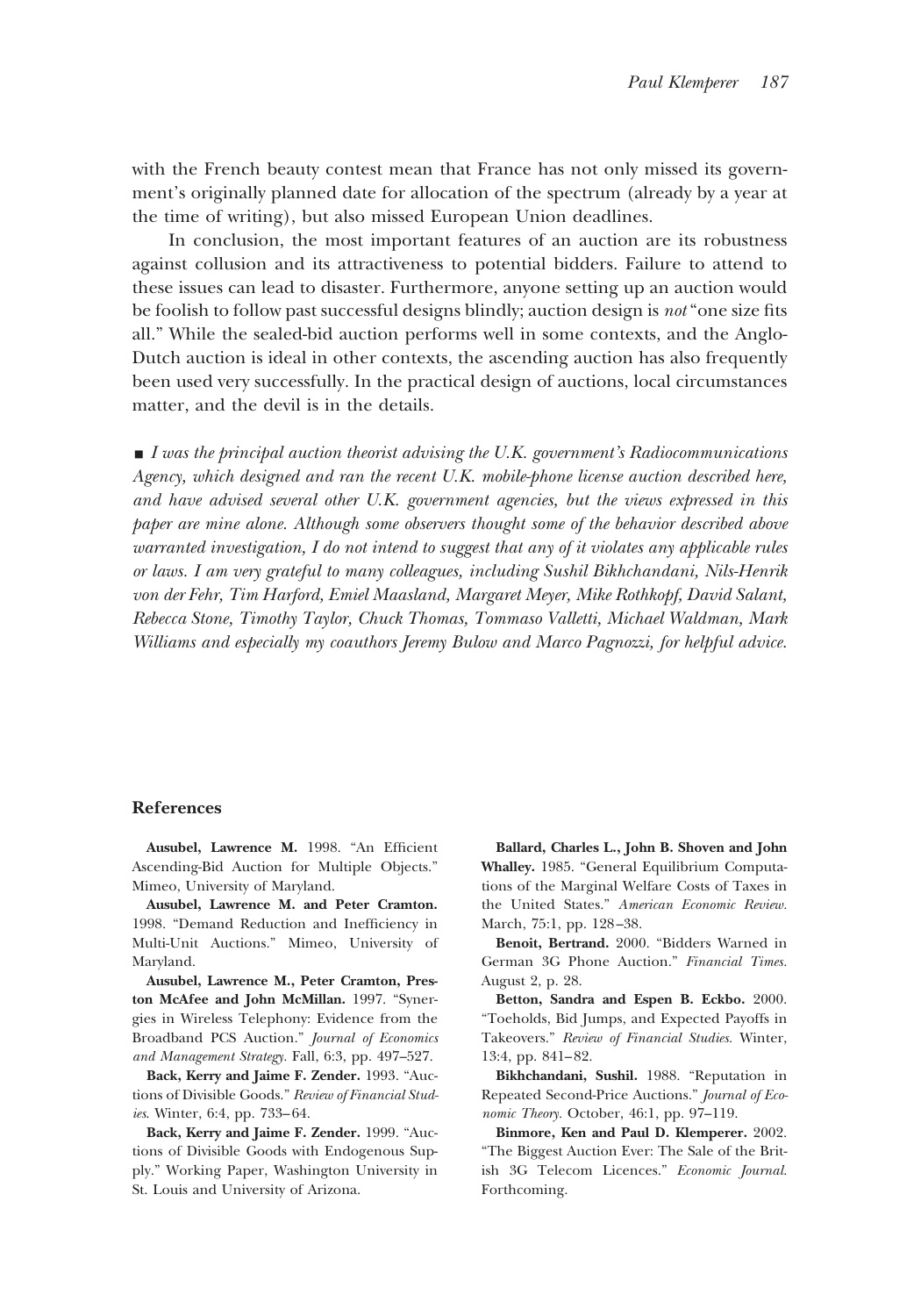**Bulow, Jeremy I. and Paul D. Klemperer.** 1996. "Auctions versus Negotiations." *American Economic Review.* March, 86:1, pp. 180–94

**Bulow, Jeremy I. and Paul D. Klemperer.** 2002. "Prices and the Winner's Curse." *Rand Journal of Economics.* Forthcoming.

**Bulow, Jeremy I., Ming Huang and Paul D. Klemperer.** 1999. "Toeholds and Takeovers." *Journal of Political Economy.* June, 107:3, pp. 427– 54.

**Burguet, Roberto and Jozsef Sakovics.** 1996. "Reserve Prices Without Commitment." *Games and Economic Behavior.* August, 15:2, pp. 149–64.

**Burrough, Brian and John Helyar.** 1990. *Barbarians at the Gate: The Fall of RJR Nabisco.* London: Arrow.

**Cauley, Leslie and Mary Lu Carnevale.** 1994. "Wireless Giants, Some Surprise Players to Seek New Generation of Licenses." *Wall Street Journal.* October 31, p. A4.

**Coase, Ronald H.** 1959. "The Federal Communications Commission." *Journal of Law and Economics.* October, 2, pp. 1–40.

**Cramton, Peter and Jessie A. Schwartz.** 1999. "Collusive Bidding in the FCC Spectrum Auctions." Working Paper, University of Maryland.

**Cramton, Peter and Jesse A. Schwartz.** 2000. "Collusive Bidding: Lessons from the FCC Spectrum Auctions." *Journal of Regulatory Economics.* May, 17:3, pp. 229–52.

**Cramton, Peter, Robert Gibbons and Paul D. Klemperer.** 1987. "Dissolving a Partnership Efficiently." *Econometrica.* 55:3, pp. 615–32.

**Crossland, David.** 2000. "Austrian UMTS Auction Unlikely to Scale Peaks." *Reuters.* October 31. Available at  $\langle$ http://www. totaltele.com $\rangle$ .

**Fehr, Nils-Henrik von der and David Harbord.** 1998. "Competition in Electricity Spot Markets: Economic Theory and International Experience." Memorandum No. 5/1998, Department of Economics, University of Oslo.

**Grimm, Veronika, Frank Riedel and Elmar Wolfstetter.** 2001. "Low Price Equilibrium in Multi-Unit Auctions: The GSM Spectrum Auction in Germany." Working Paper, Humboldt Universitat zu Berlin.

**Hall, Robert E.** 2001. *Digital Dealing.* New York: W. W. Norton.

**Hansen, Robert G.** 1986. "Sealed-Bid versus Open Auctions: The Evidence." *Economic Inquiry.* January, 24:1, pp. 125–42.

**Jehiel, Phillipe and Benny Moldovanu.** 2001. "The UMTS/IMT-2000 License Auctions." Working Paper, University College London and University of Mannheim.

**Klemperer, Paul D.** 1998. "Auctions With Almost Common Values: The 'Wallet Game' and its Applications." *European Economic Review.* May, 42:3-5, pp. 757–69.

**Klemperer, Paul D.** 1999a. "Auction Theory: A Guide to the Literature." *Journal of Economic Surveys.* 13:3, pp. 227–86. Also reprinted in *The Current State of Economic Science, Volume 2.* 1999. Shri Bhagwan Dahiya, ed. Rohtak, India: Spellbound, pp. 711–66.

**Klemperer, Paul D.** 1999b. "Applying Auction Theory to Economics." Oxford Department of Economics Discussion Paper, April.

**Klemperer, Paul D. ed.** 2000a *The Economic Theory of Auctions.* Cheltenham, U.K.: Edward Elgar.

**Klemperer, Paul D.** 2000b." Spectrum on the Block." *Wall Street Journal (Asia).* May 10, p. 8. Also at  $\langle$ http://www.paulklemperer.org $\rangle$ .

**Klemperer, Paul D.** 2001a. "Why Every Economist Should Learn Some Auction Theory." Forthcoming in *Advances in Economics and Econometrics: Invited Lectures to Eighth World Congress of the Econometric Society.* M. Dewatripont, L. Hansen and S. Turnovksy, eds. Cambridge, U.K.: Cambridge University Press. Also at  $\langle \text{http://www.} \rangle$ paulklemperer.org).

**Klemperer, Paul D.** 2001b. "What Really Matters in Auction Design." Working Paper version, Nuffield College, Oxford University Discussion Paper. Also at  $\langle$ http://www.paulklemperer.org $\rangle$ .

**Klemperer, Paul D.** 2002." How (Not) to Run Auctions: The European 3G Telecom Auctions." *European Economic Review.* Forthcoming. Also at http://www.paulklemperer.org-.

**Klemperer, Paul D. and Margaret A. Meyer.** 1989. "Supply Function Equilibria in Oligopoly Under Uncertainty." *Econometrica.* November, 57:6, pp. 1243–277.

**Klemperer, Paul D. and Marco Pagnozzi.** 2002. "Advantaged Bidders and Spectrum Prices: An Empirical Analysis." Forthcoming.

**Koselka, Rita.** 1995. "Playing Poker with Craig McCaw." *Forbes.* July 3, pp. 62–3.

**Maasland, Emiel.** 2000. "Veilingmiljarden Zijn een Fictie (Billions from Auctions: Wishful Thinking)." *Economisch Statistische Berichten.* June 9, p. 479. Translation available at  $\langle \text{http://}$ www.paulklemperer.org).

**Malvey, Paul F., Christine M. Archibald and Sean T. Flynn.** 1996. "Uniform-Price Auctions: Evaluation of the Treasury Experience." Working Paper, U.S. Treasury.

**Maskin, Eric S.** 1992. "Auctions and Privatization," in *Privatization.* H. Siebert, ed. Tubingen: Mohr, pp. 115–36.

**McAfee, R. Preston and John McMillan**. 1988. "Search Mechanisms." *Journal of Economic Theory.* February, 44:1, pp. 99–123.